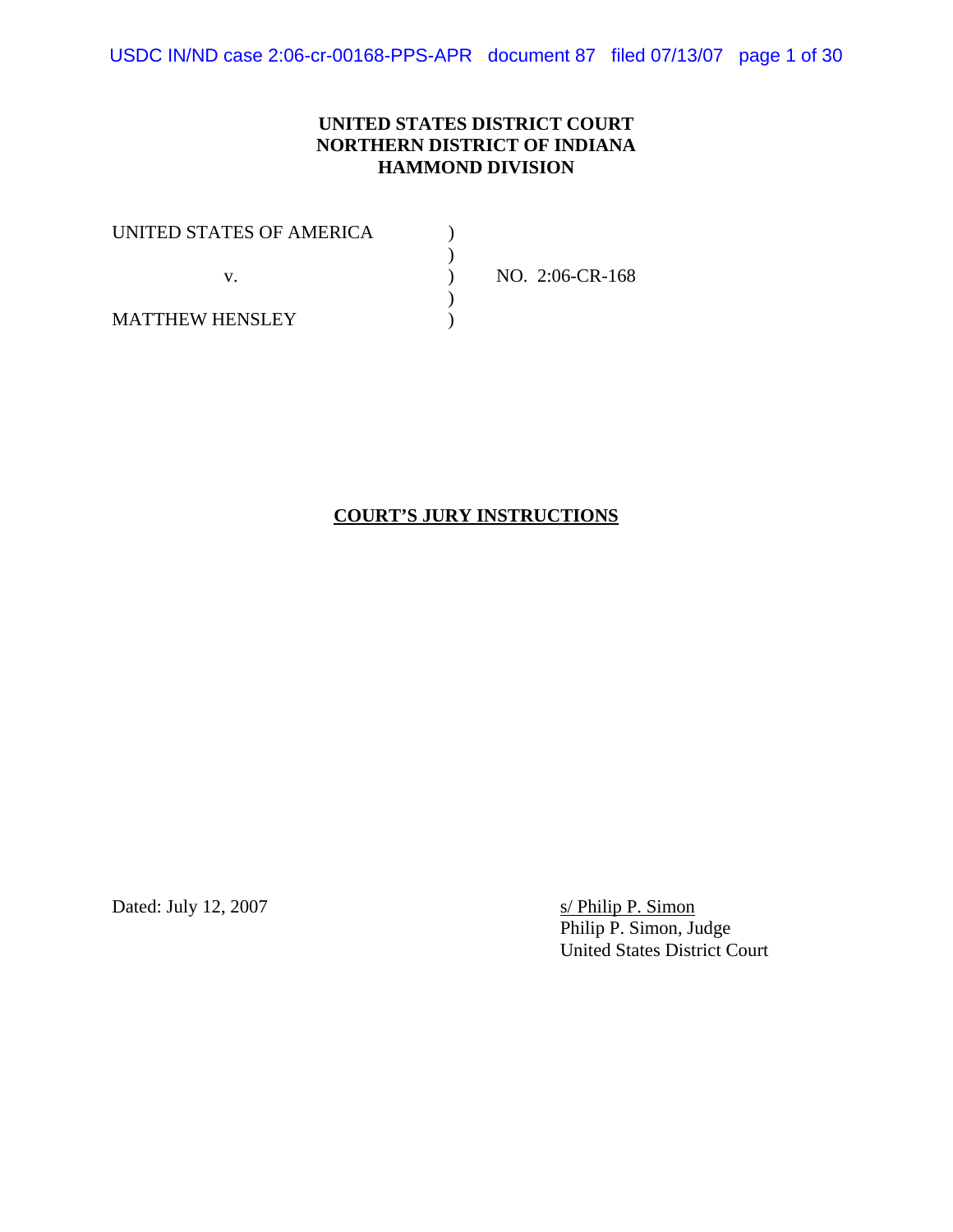Members of the jury, you have seen and heard all the evidence and the arguments of the attorneys. Now I will instruct you on the law.

You have two duties as a jury. Your first duty is to decide the facts from the evidence in the case. This is your job, and yours alone.

Your second duty is to apply the law that I give you to the facts. You must follow these instructions, even if you disagree with them. Each of the instructions is important, and you must follow all of them.

Perform these duties fairly and impartially. Do not allow sympathy, prejudice, fear, or public opinion to influence you. You should not be influenced by any person's race, color, religion, national ancestry, or sex.

Nothing I say now, and nothing I said or did during the trial, is meant to indicate any opinion on my part about what the facts are or about what your verdict should be.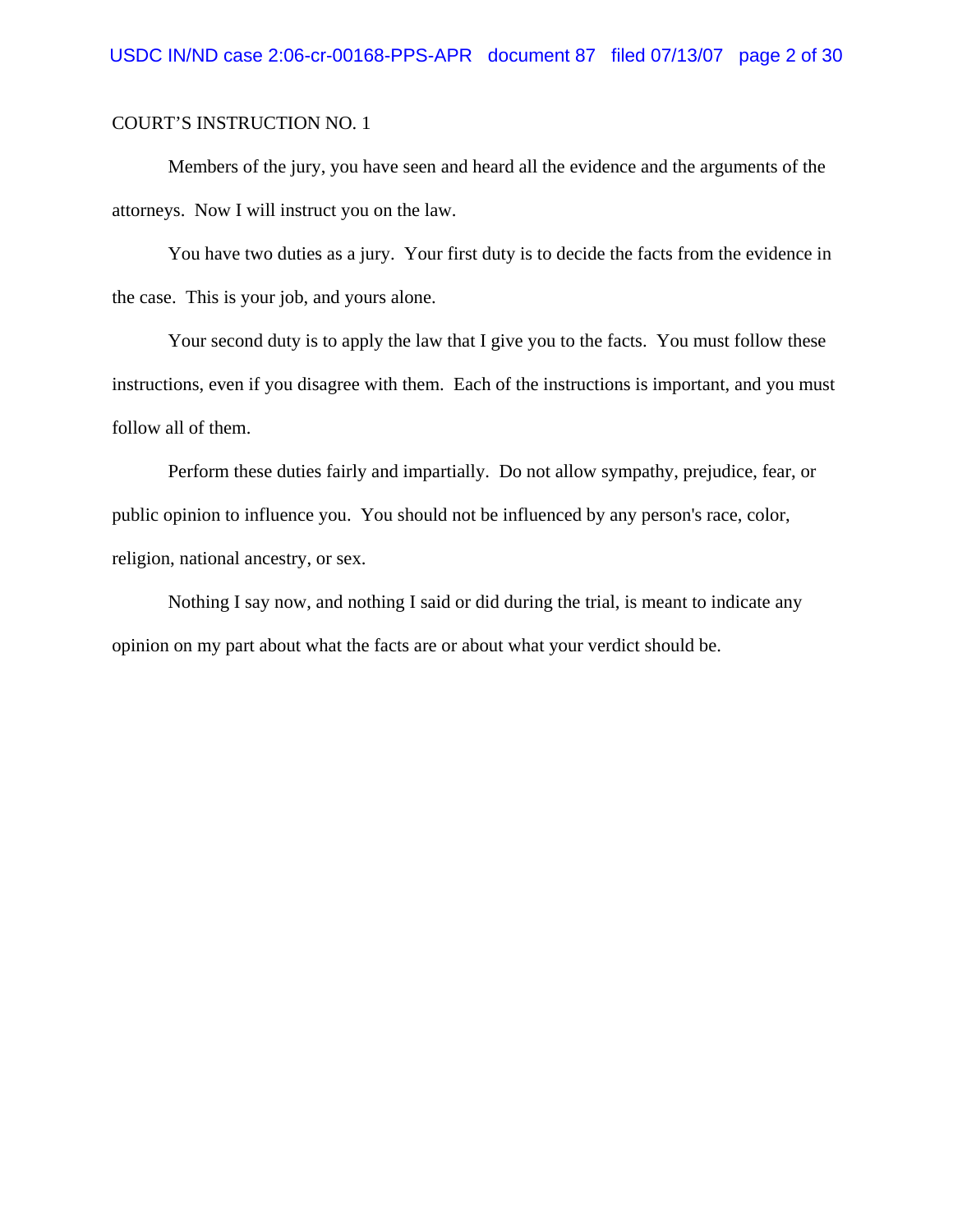The evidence consists of the testimony of the witnesses and the exhibits admitted in evidence. A stipulation is an agreement between both sides that certain facts are true.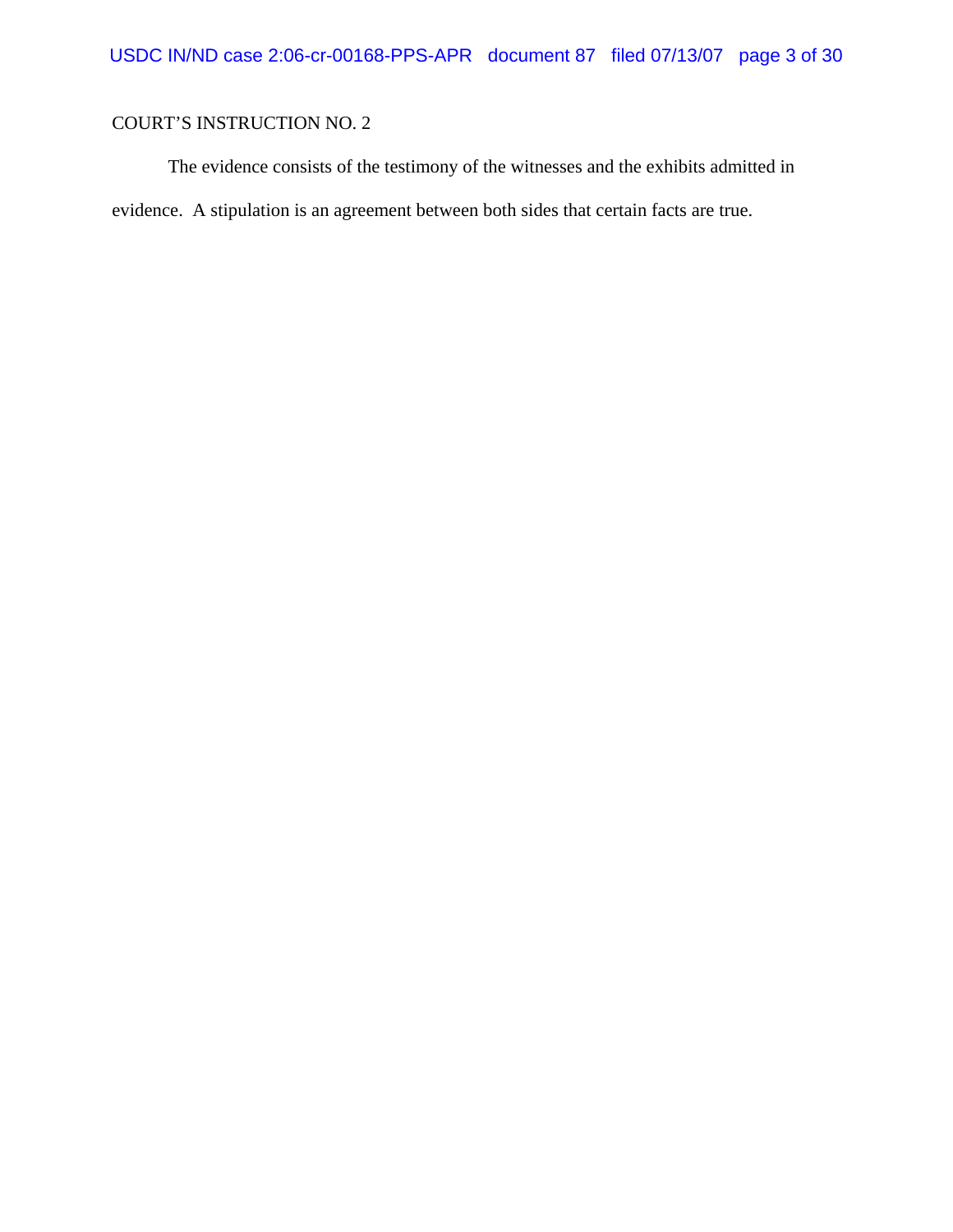You are to decide whether the testimony of each of the witnesses is truthful and accurate, in part, in whole, or not at all, as well as what weight, if any, you give the testimony of each witness.

In evaluating the testimony of any witness, you may consider, among other things:

-the witness's age;

- the witness's intelligence;

- the ability and opportunity the witness had to see, hear, or know the things that the witness testified about;

- the witness's memory;

- any interest, bias, or prejudice the witness may have;

- the manner of the witness while testifying; and

- the reasonableness of the witness's testimony in light of all the evidence in the case.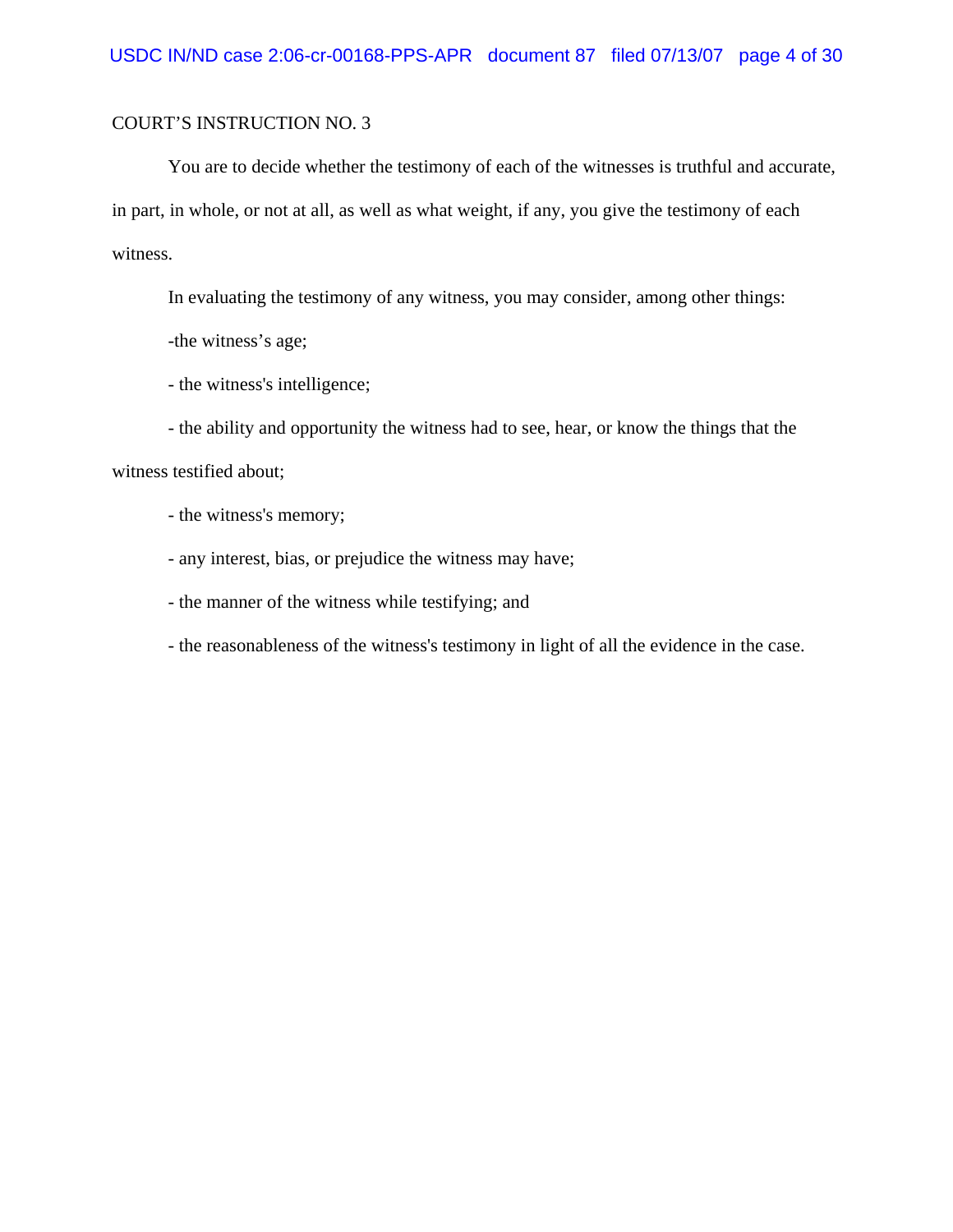You should use common sense in weighing the evidence and consider the evidence in light of your own observations in life.

In our lives, we often look at one fact and conclude from it that another fact exists. In law we call this "inference." A jury is allowed to make reasonable inferences. Any inferences you make must be reasonable and must be based on the evidence in the case.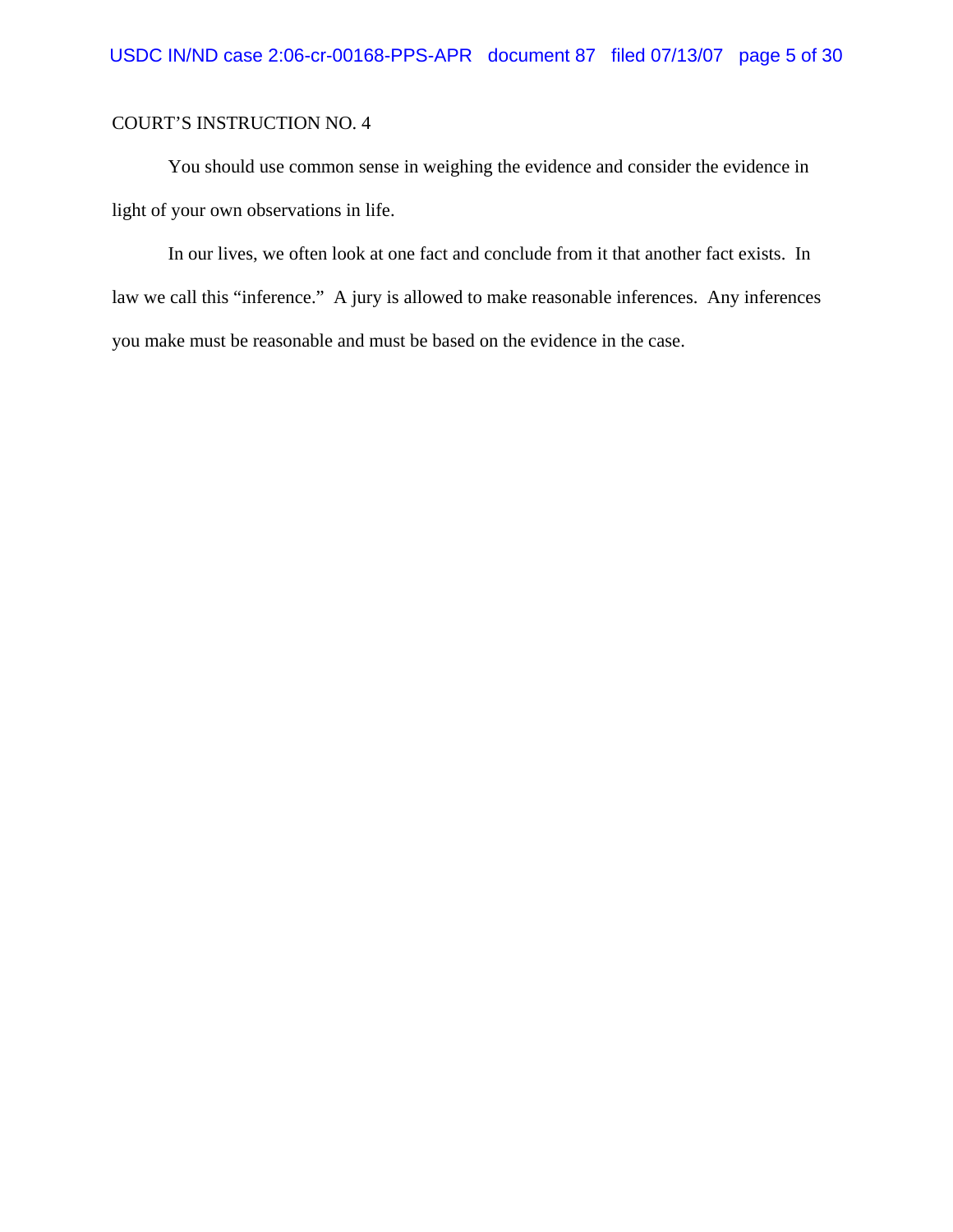Some of you have heard the phrases "circumstantial evidence" and "direct evidence." Direct evidence is the testimony of someone who claims to have personal knowledge of the commission of the crime which has been charged, such as an eyewitness. Circumstantial evidence is the proof of a series of facts which tend to show whether the defendant is guilty or not guilty. The law makes no distinction between the weight to be given either direct or circumstantial evidence. You should decide how much weight to give to any evidence. All the evidence in the case, including the circumstantial evidence, should be considered by you in reaching your verdict.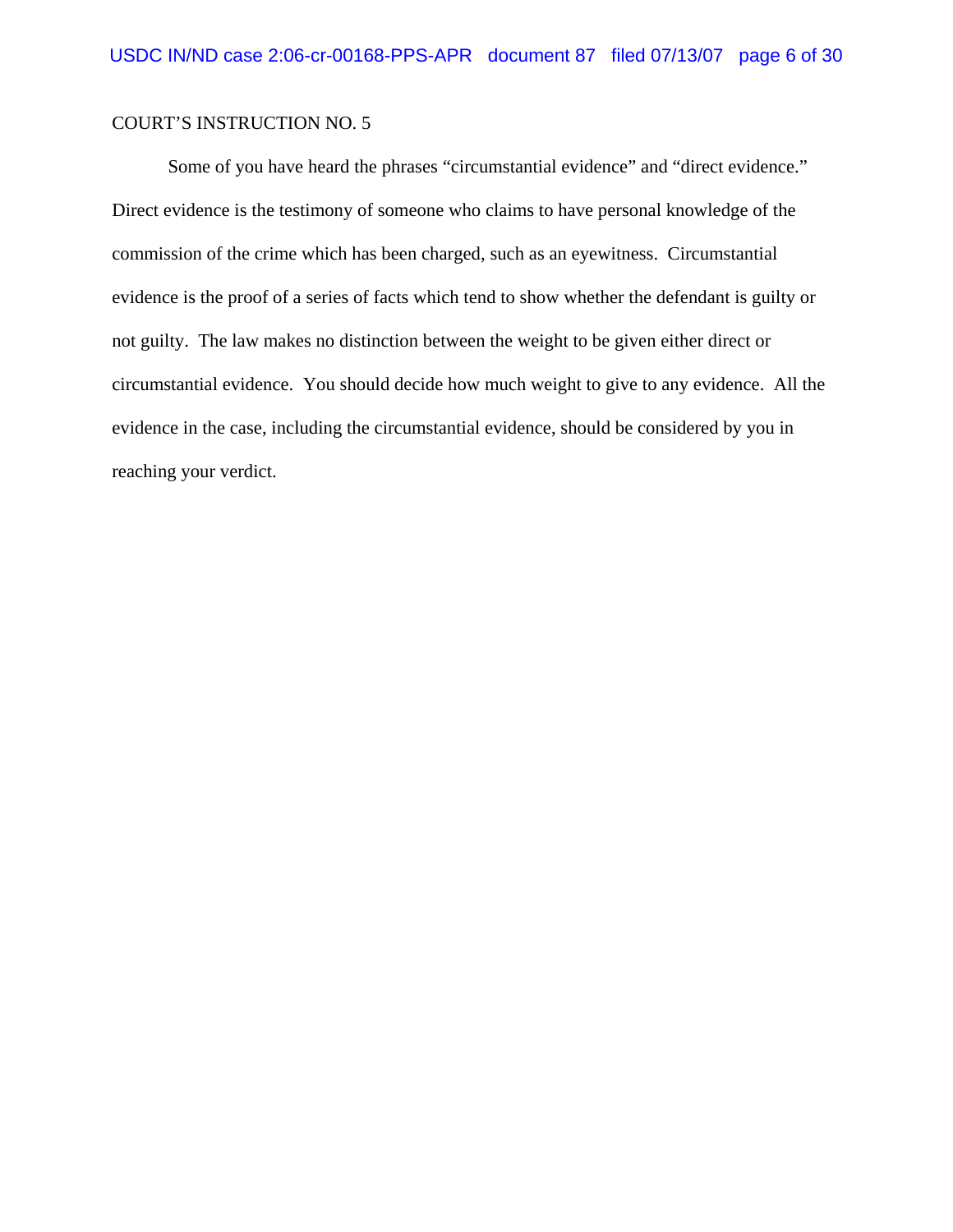Certain things are not evidence. I will list them for you:

First, testimony that I struck from the record, or that I told you to disregard, is not evidence and must not be considered.

Second, anything that you may have seen or heard outside the courtroom is not evidence and must be entirely disregarded. This includes any press, radio, or television reports you may have seen or heard. Such reports are not evidence and your verdict must not be influenced in any way by such publicity.

Third, questions and objections by the lawyers are not evidence. Attorneys have a duty to object when they believe a question is improper. You should not be influenced by any objection or by my ruling on it.

Fourth, the lawyers' statements to you are not evidence. The purpose of these statements is to discuss the issues and the evidence. If the evidence as you remember it differs from what the lawyers said, your memory is what counts.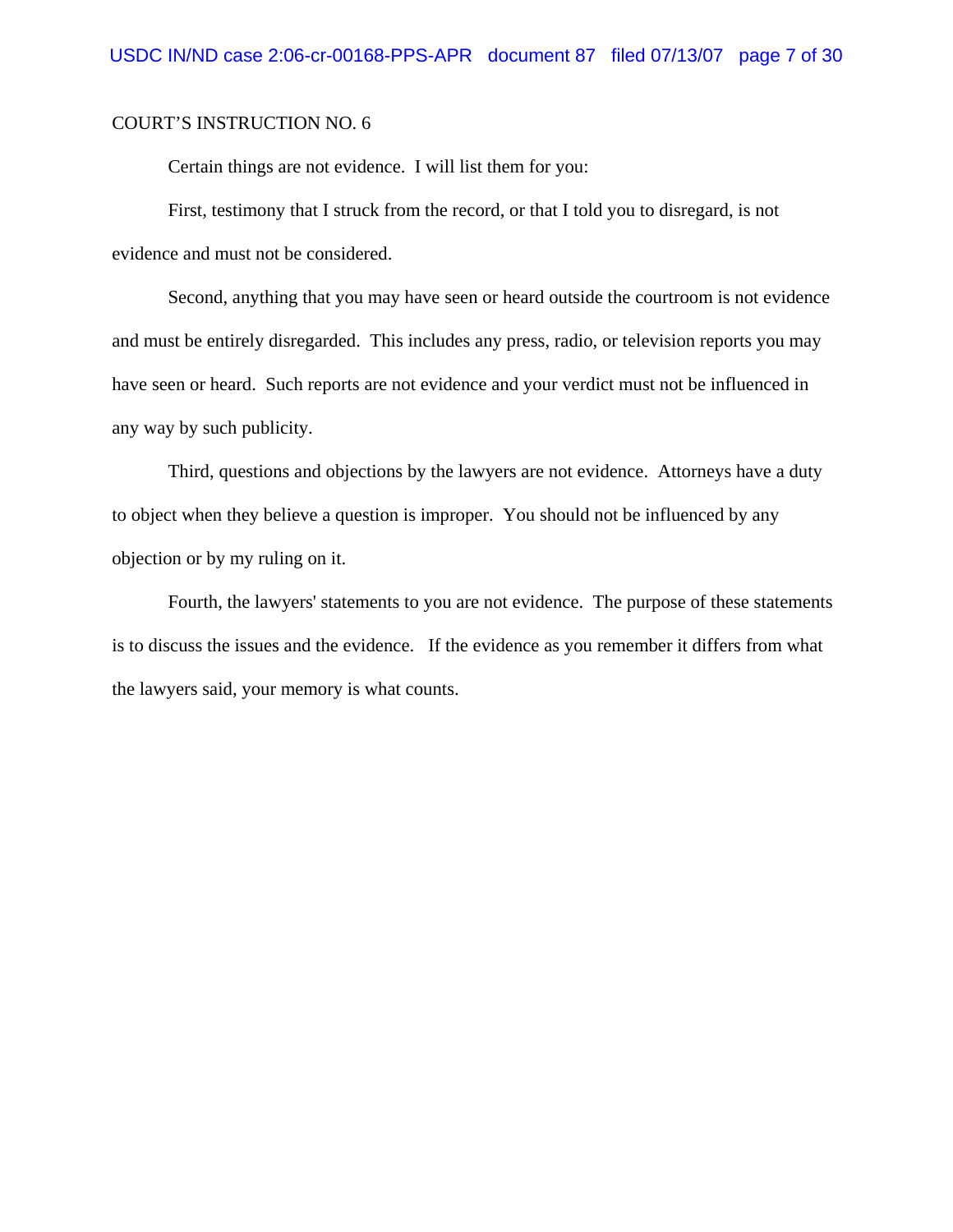It is proper for an attorney to interview any witness in preparation for trial.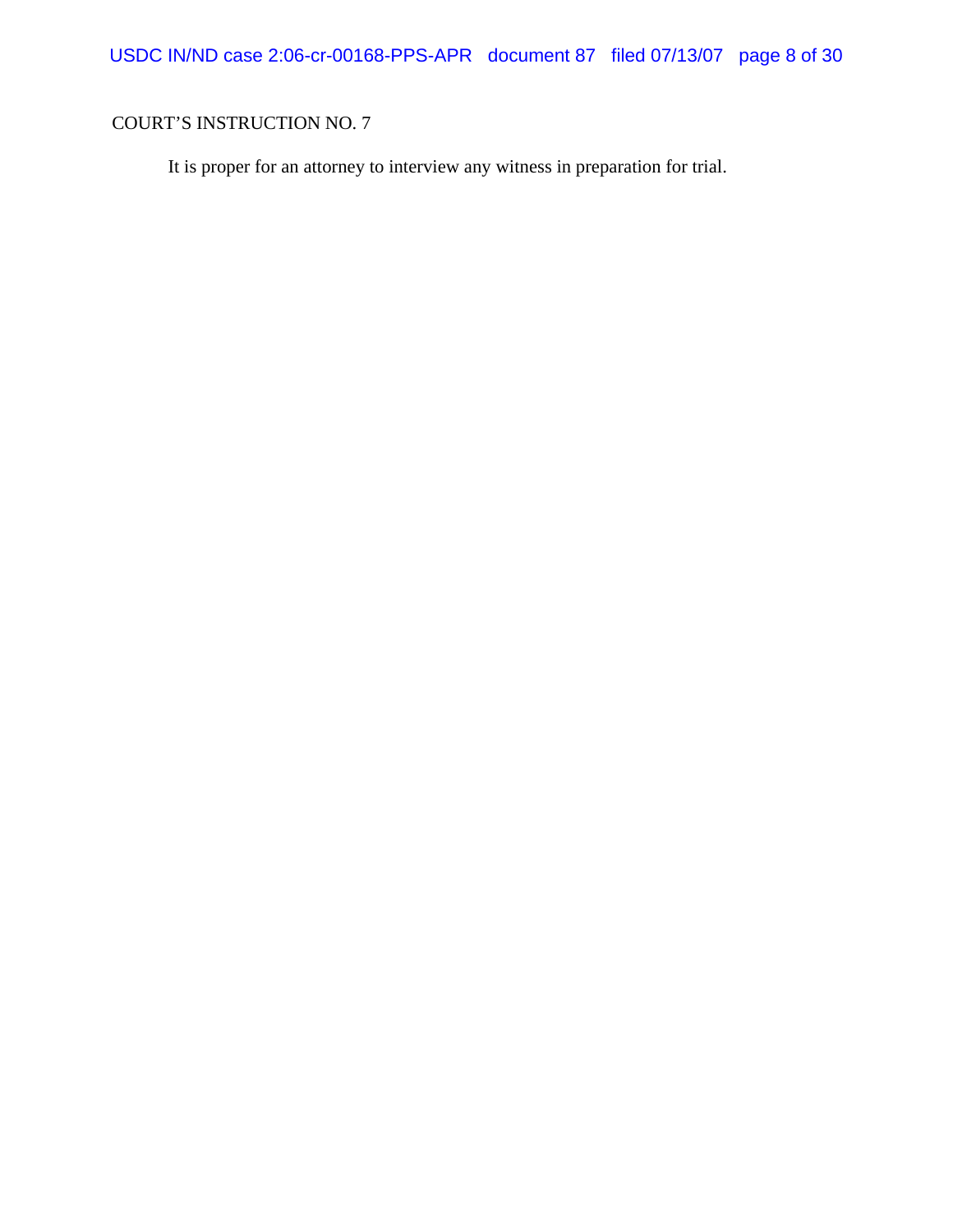You may find the testimony of one witness or a few witnesses more persuasive than the testimony of a larger number. You need not accept the testimony of the larger number of witnesses.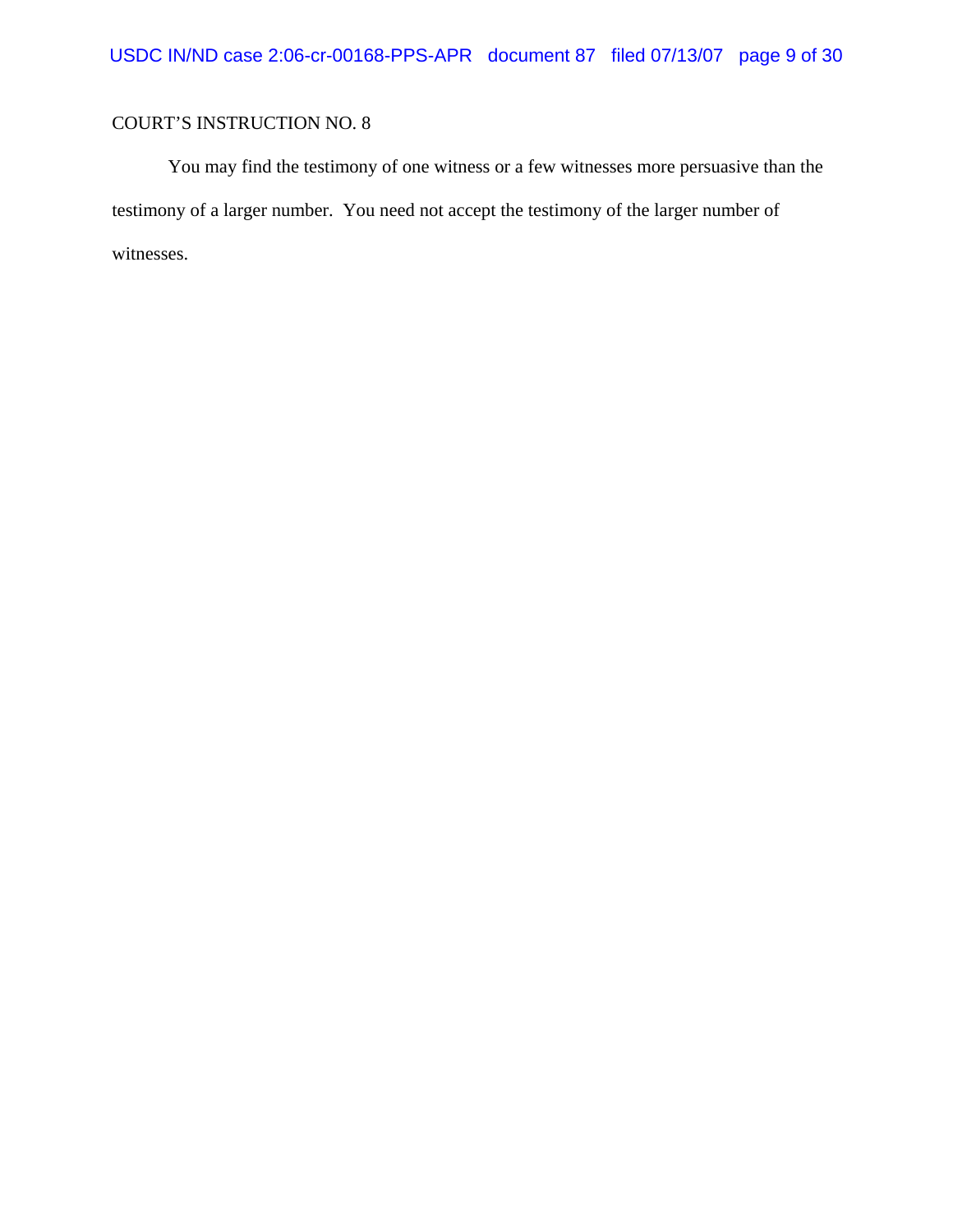The indictment in this case is the formal method of accusing the defendant of an offense and placing the defendant on trial. It is not evidence against the defendant and does not create any inference of guilt.

The defendant is charged with attempting to use a facility or means of interstate commerce, specifically the World Wide Web, to knowingly persuade, induce, entice, or coerce an individual whom the defendant believed to be a minor child, to engage in any sexual activity for which a person can be charged with a criminal offense under Indiana law.

The defendant has pleaded not guilty to the charge.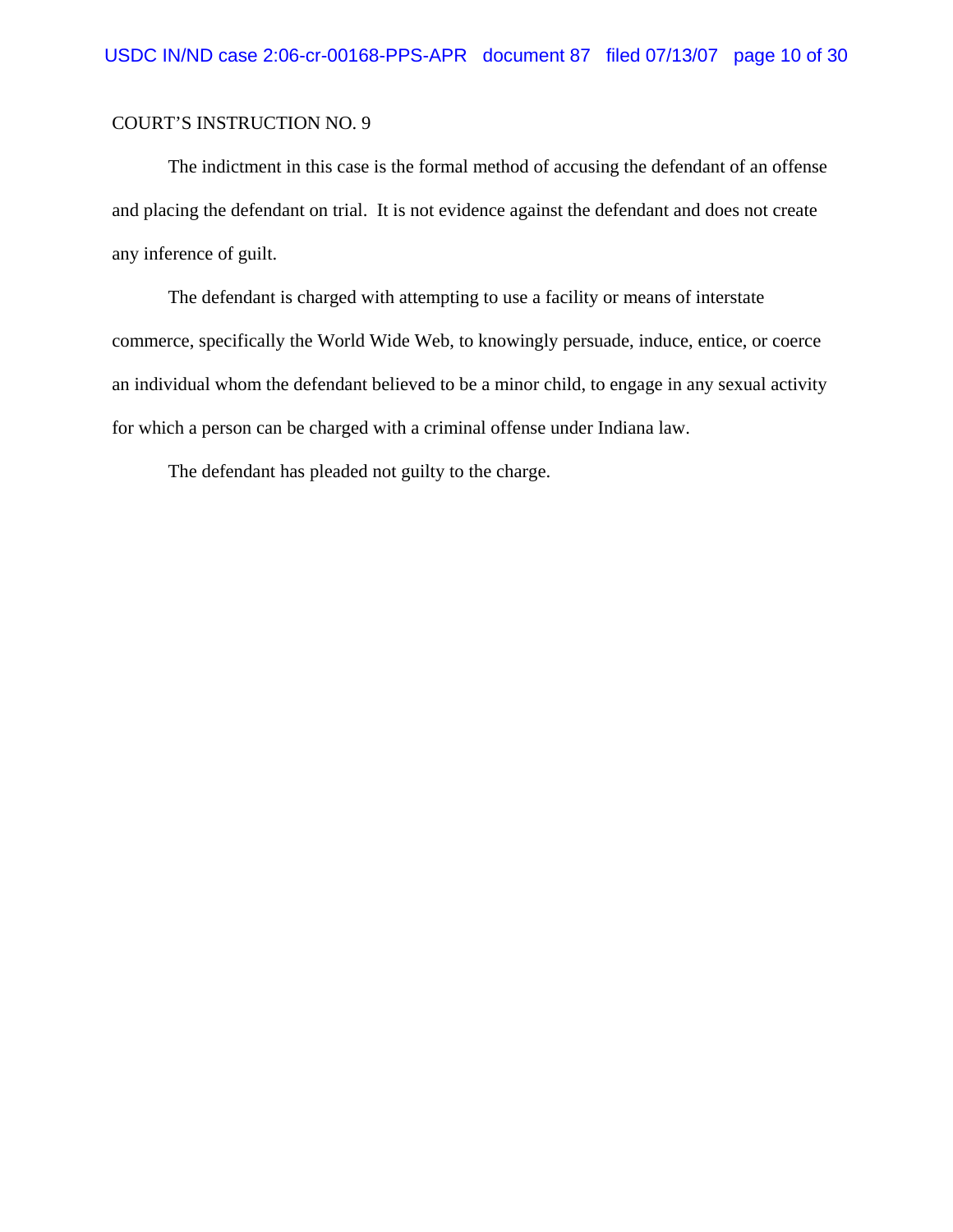The defendant is presumed to be innocent of the charge. This presumption continues during every stage of the trial and your deliberations on the verdict. It is not overcome unless from all the evidence in the case you are convinced beyond a reasonable doubt that the defendant is guilty as charged. The government has the burden of proving the guilt of the defendant beyond a reasonable doubt.

This burden of proof stays with the government throughout the case. The defendant is never required to prove his innocence or to produce any evidence at all.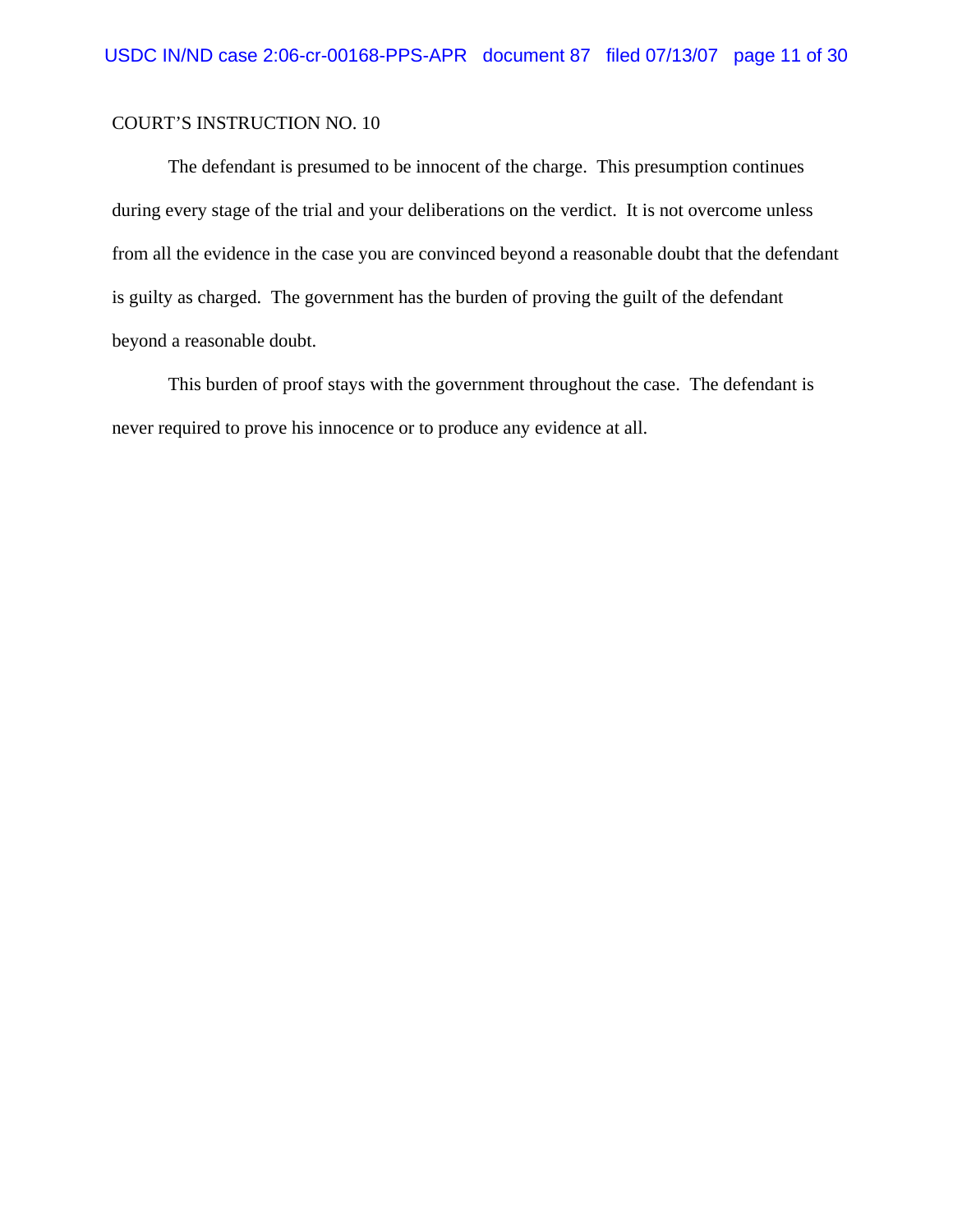The defendant has an absolute right not to testify. The fact that the defendant did not testify should not be considered by you in any way in arriving at your verdict.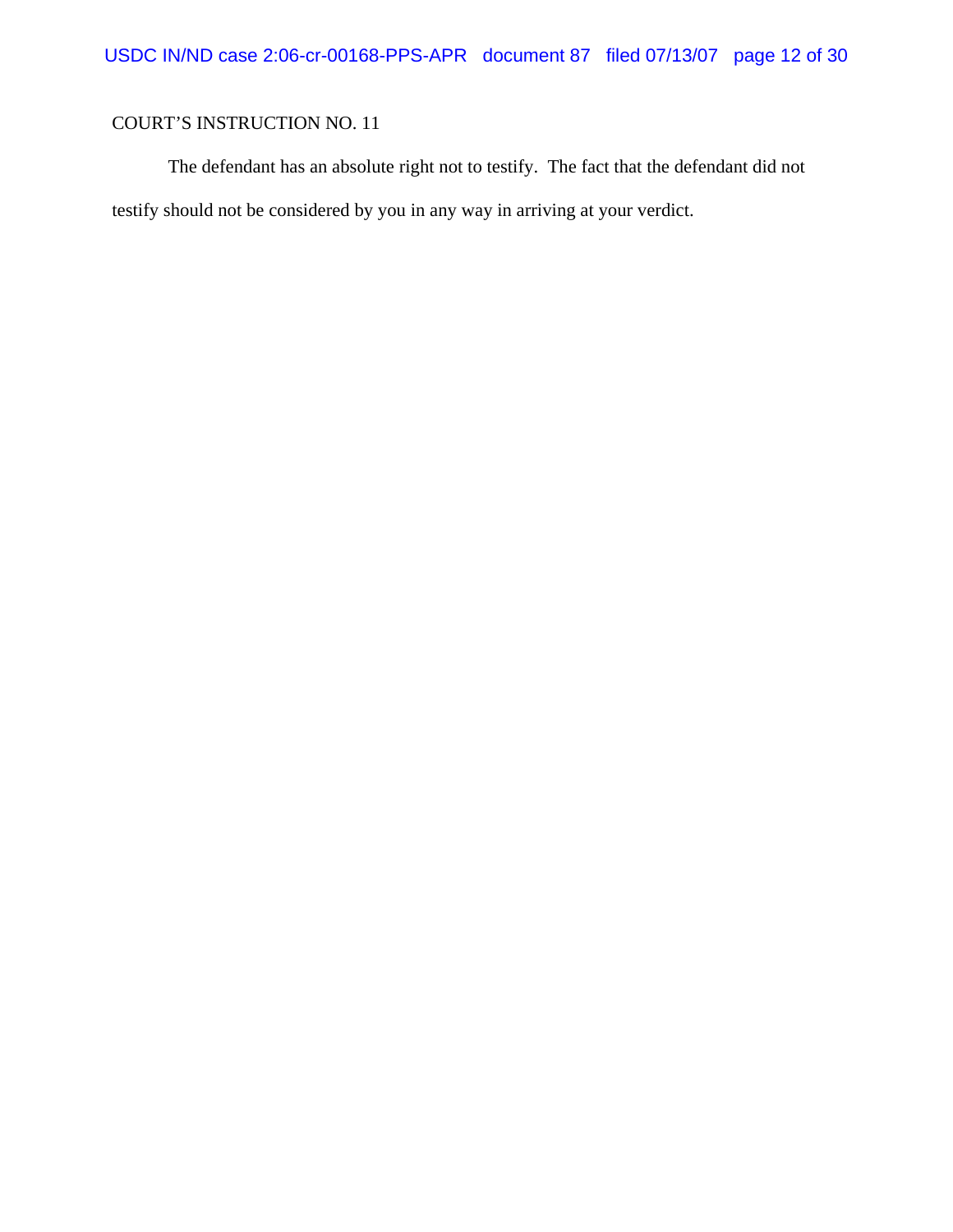#### COURT'S PROPOSED INSTRUCTION NO. 12

You have received evidence of a statement said to be made by the defendant to various individuals. You must decide whether the defendant did in fact make the statements. If you find that the defendant did make the statements, then you must decide what weight, if any, you feel the statement deserves. In making this decision, you should consider all matters in evidence having to do with the statement, including those concerning the defendant himself and the circumstances under which the statement was made.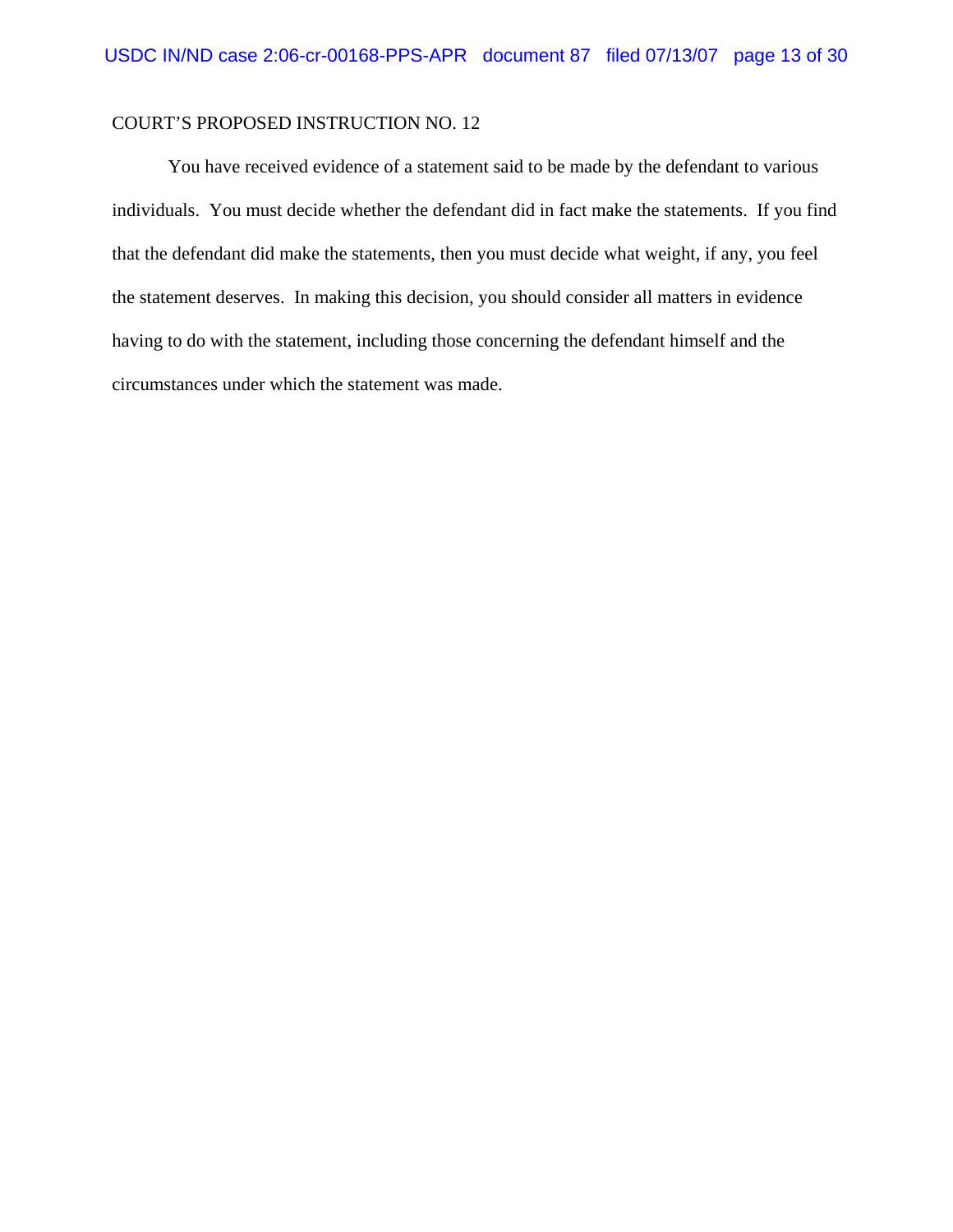You have heard evidence from Tiffany Gaede and transcripts of chats under the screen name "Nipsco26" which are acts of the defendant other than those charged in the indictment. You may consider the Tiffany Geade evidence only on the question of the defendant's knowledge and intent. You may consider the transcripts of the chats under the screen name "Nipsco26" only on the question of defendant's knowledge, intent, and plan. You should consider this evidence only for this limited purpose.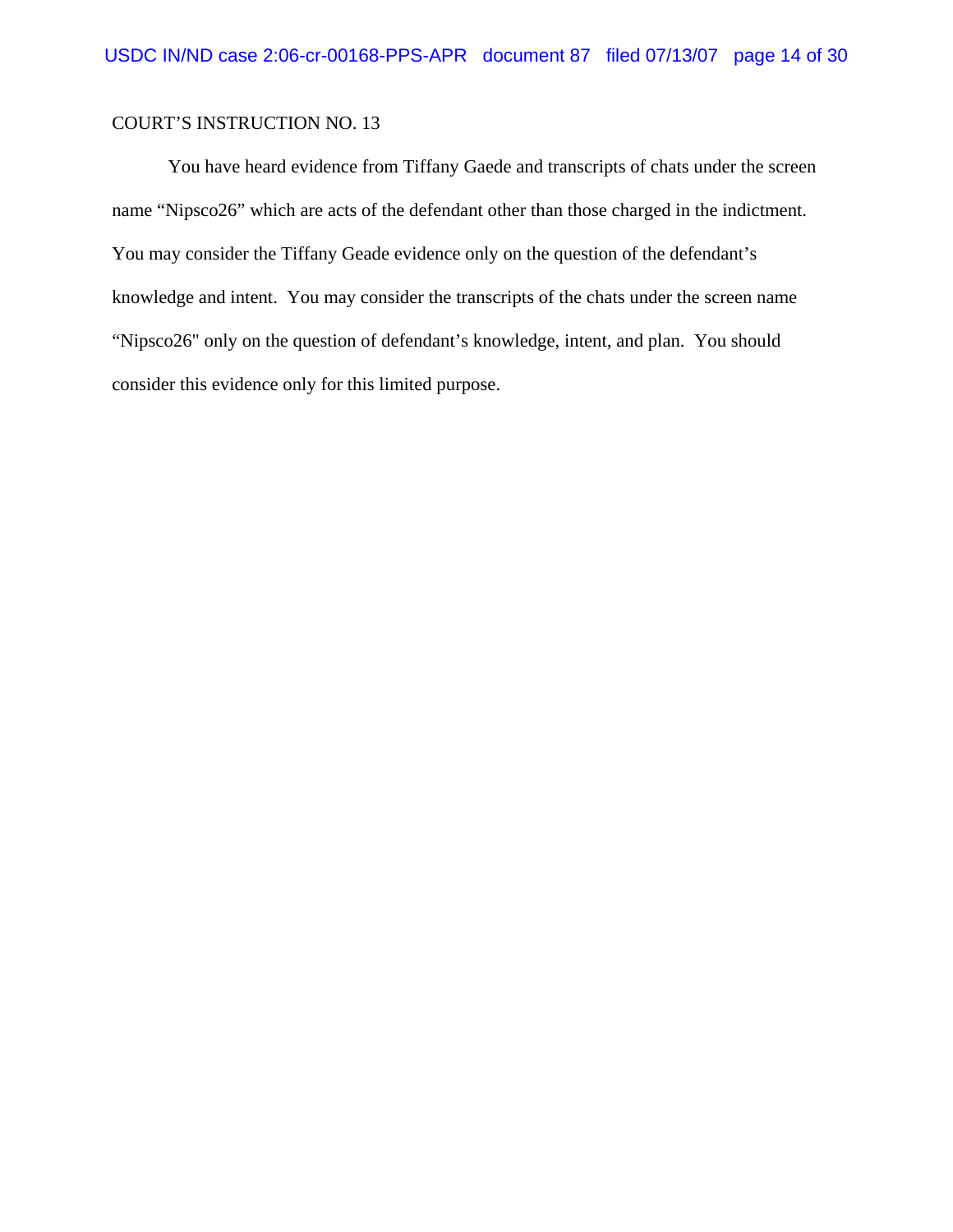You have heard a witness give opinions about matters requiring special knowledge or skill. You should judge this testimony in the same way that you judge the testimony of any other witness. The fact that such a person has given an opinion does not mean that you are required to accept it. Give the testimony whatever weight you think it deserves, considering the reasons given for the opinion, the witness' qualifications, and all of the other evidence in the case.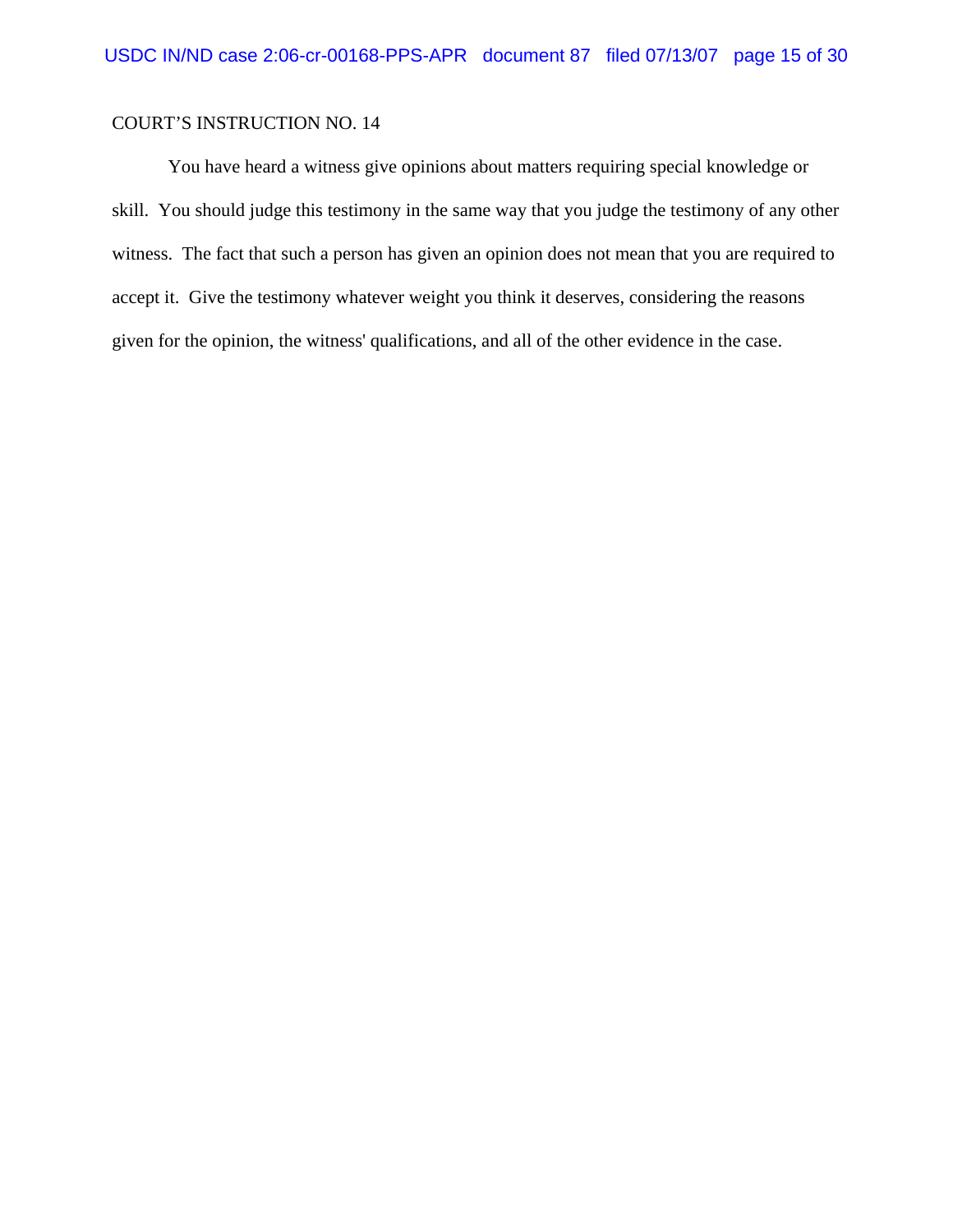You have heard recorded conversations. These recorded conversations are proper evidence and you may consider them, just as any other evidence.

When the recordings were played during the trial, you were furnished transcripts of the recorded conversations.

The recordings are the evidence, and the transcripts were provided to you only as a guide to help you follow as you listen to the recordings. The transcripts are not evidence of what was actually said or who said it. It is up to you to decide whether the transcripts correctly reflect what was said and who said it. If you noticed any difference between what you heard on the recordings and what you read in the transcripts, you must rely on what you heard, not what you read. And if after careful listening, you could not hear or understand certain parts of the recordings, you must ignore the transcripts as far as those parts are concerned.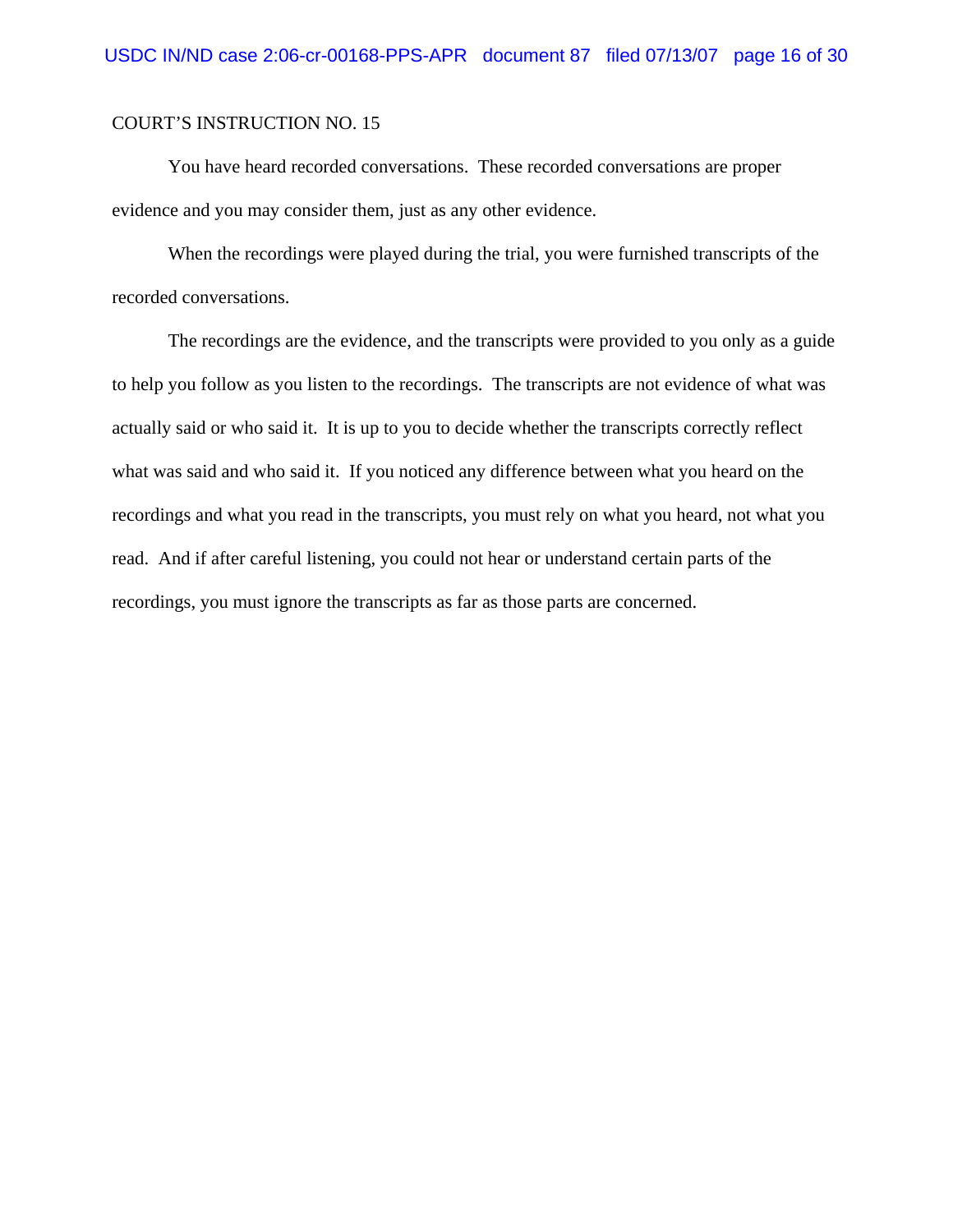The defendant is charged in Count One of the indictment with violations of Title 18, United States Code, Section 2422(b), which states:

Whoever, using any facility or means of interstate or foreign commerce, knowingly attempts to persuade, induce, entice, or coerce a minor child to engage in any sexual activity for which any person can be charged with a criminal offense, violates this section.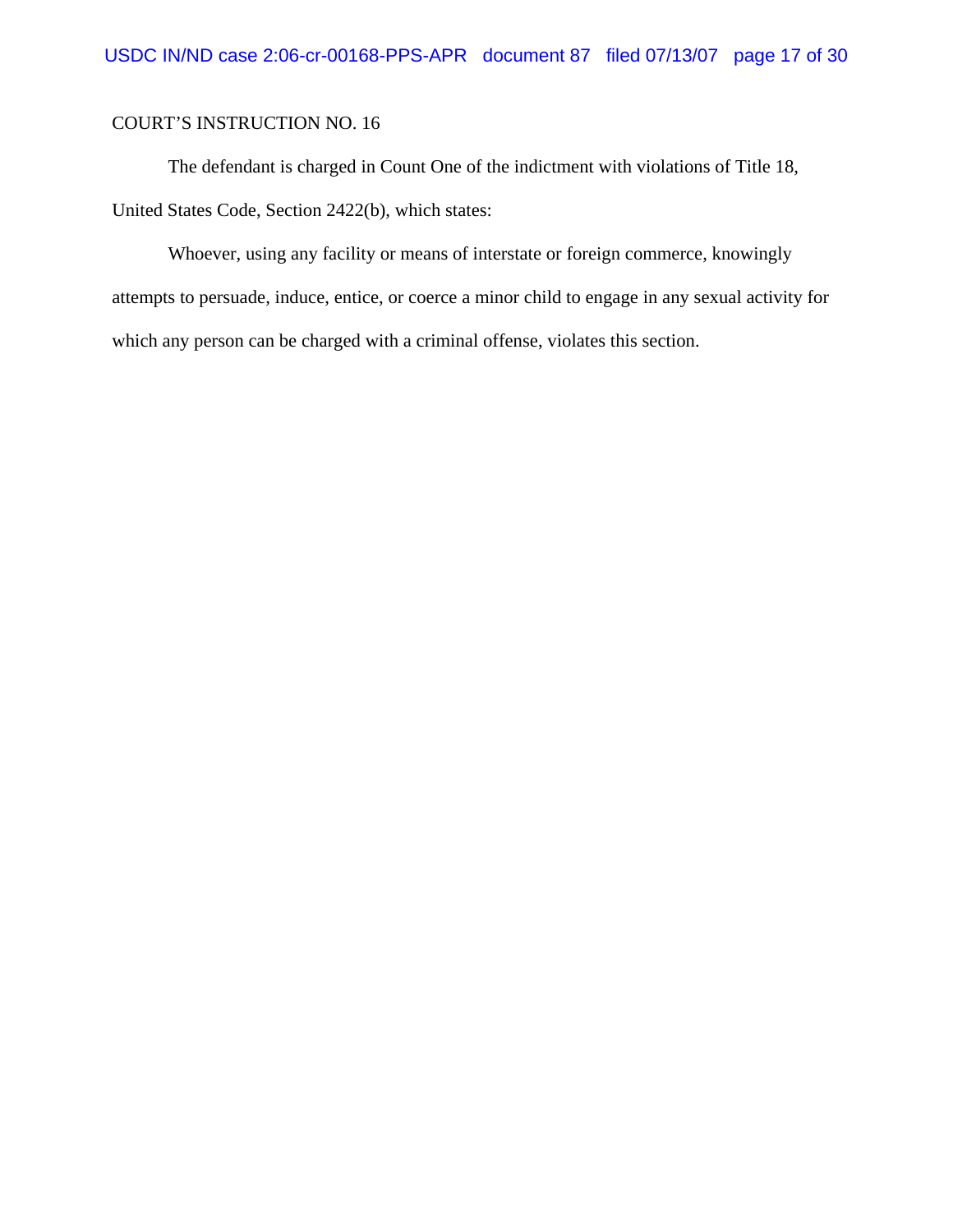To sustain the charge in Count One of the indictment, the government must prove the following propositions:

First: The defendant used a facility of interstate commerce;

Second: In an attempt;

Third: To knowingly persuade, induce, entice, or coerce a minor child;

Fourth: To engage in any sexual activity for which any person can be charged with a criminal offense.

If you find from your consideration of all of the evidence that any of these propositions has not been proved beyond a reasonable doubt, then you should find the defendant not guilty of that charge.

If, on the other hand, you find from your consideration of all of the evidence that each of these propositions has been proved beyond a reasonable doubt, then you should find the defendant guilty of that charge.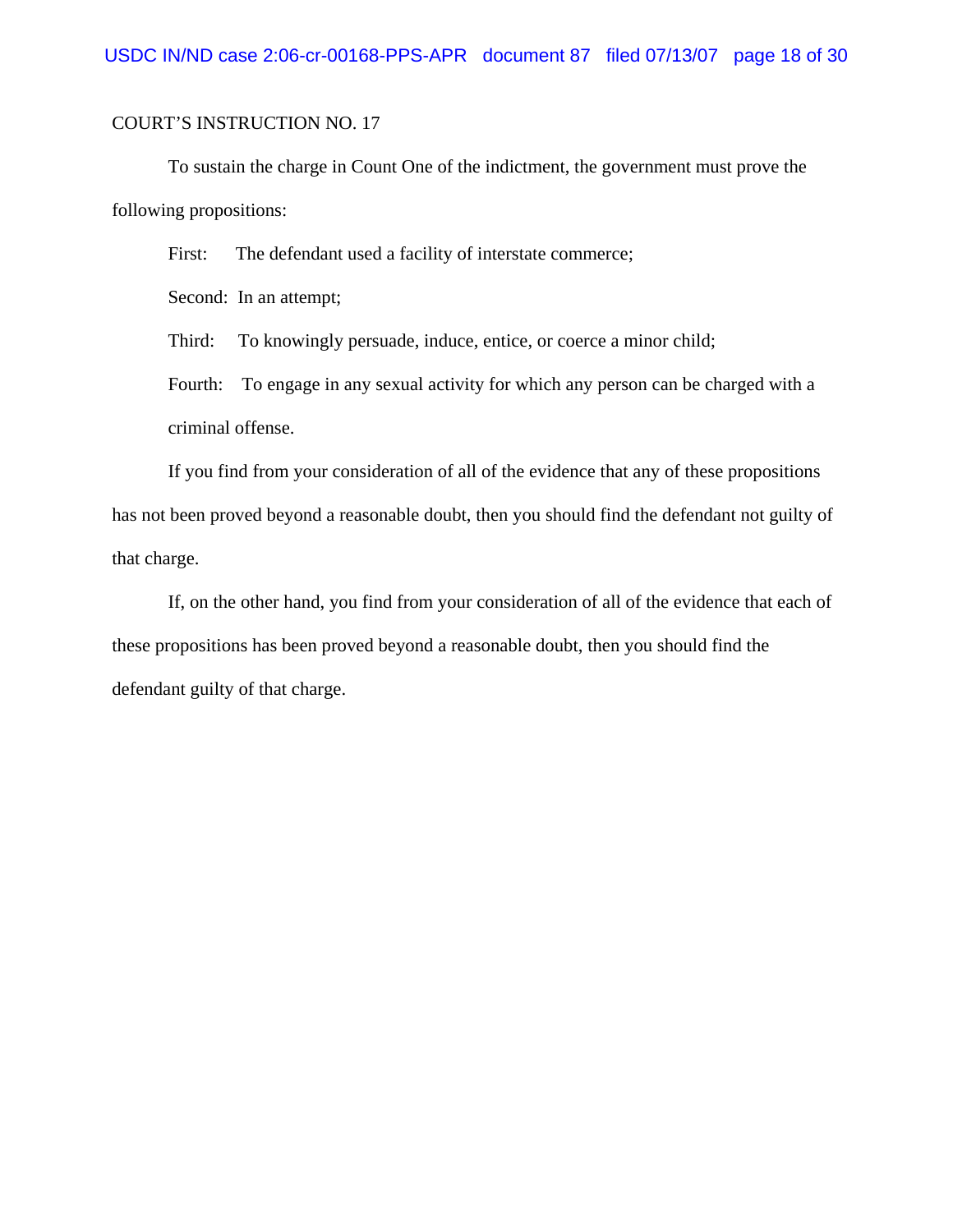When the word "knowingly" is used in these instructions, it means that the defendant realized what he was doing and was aware of the nature of his conduct, and did not act through ignorance, mistake or accident.

Knowledge may be proved by the defendant's conduct, and by all the facts and circumstances surrounding the case.

You may infer knowledge from a combination of suspicion and indifference to the truth. If you find that a person had a strong suspicion that things were not what they seemed or that someone had withheld some important facts, yet shut his eyes for fear of what he would learn, you may conclude that he acted knowingly, as I have used that word. You may not conclude that the defendant had knowledge if he was merely negligent in not discovering the truth.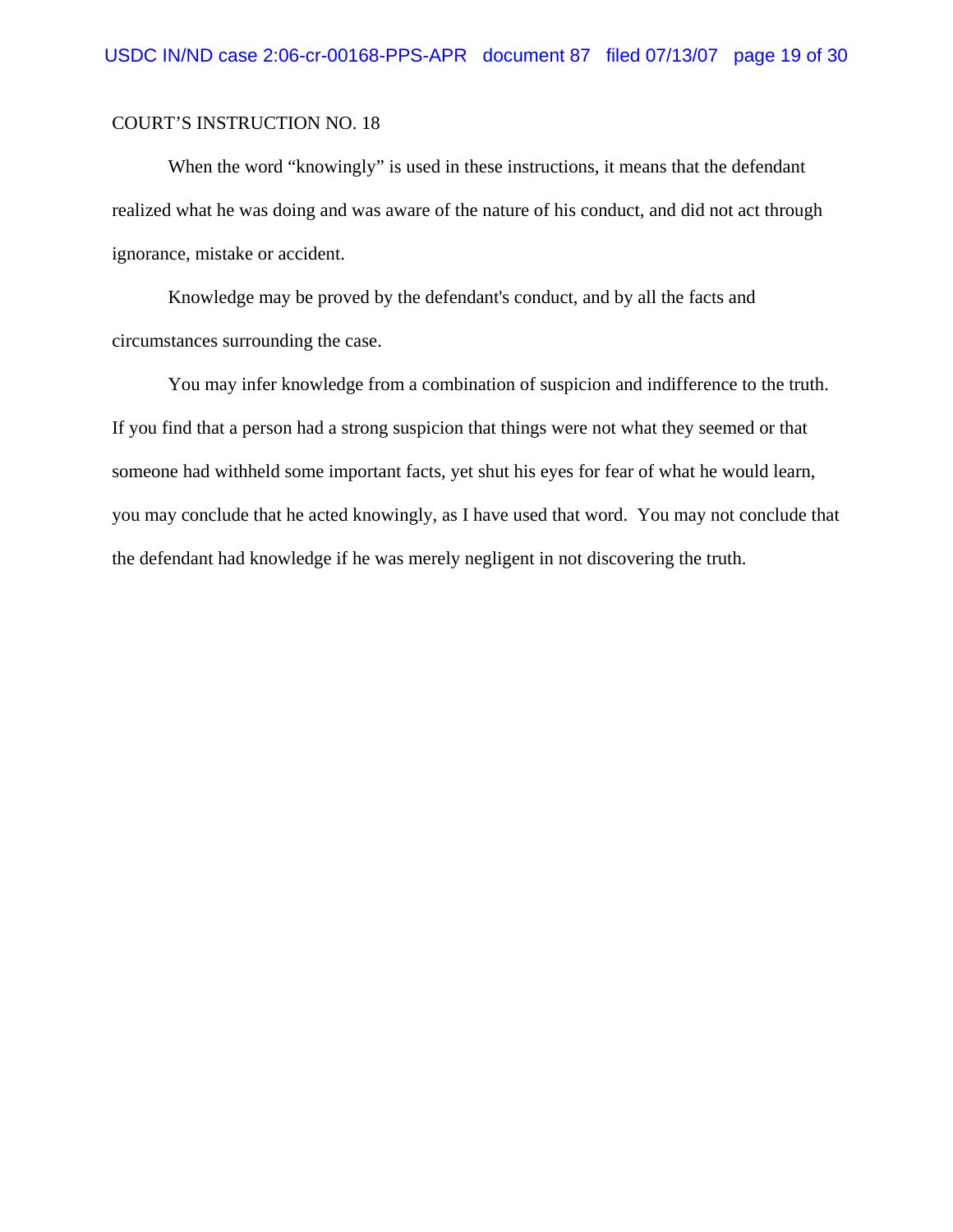As used in Title 18, United States Code, Section 2422(b), the phrase "to engage in any sexual activity for which any person can be charged with a criminal offense," means that the act or conduct attempted by the defendant must have been in violation of some state or federal law. In this case, the government has alleged that the defendant's conduct was a criminal offense under the laws of the State of Indiana.

Specifically, the government has alleged that the defendant's conduct constituted Child Solicitation in violation of Indiana Criminal Code IC 35-42-4-6 and Vicarious Sexual Gratification in violation of Indiana Criminal Code IC 35-42-4-5.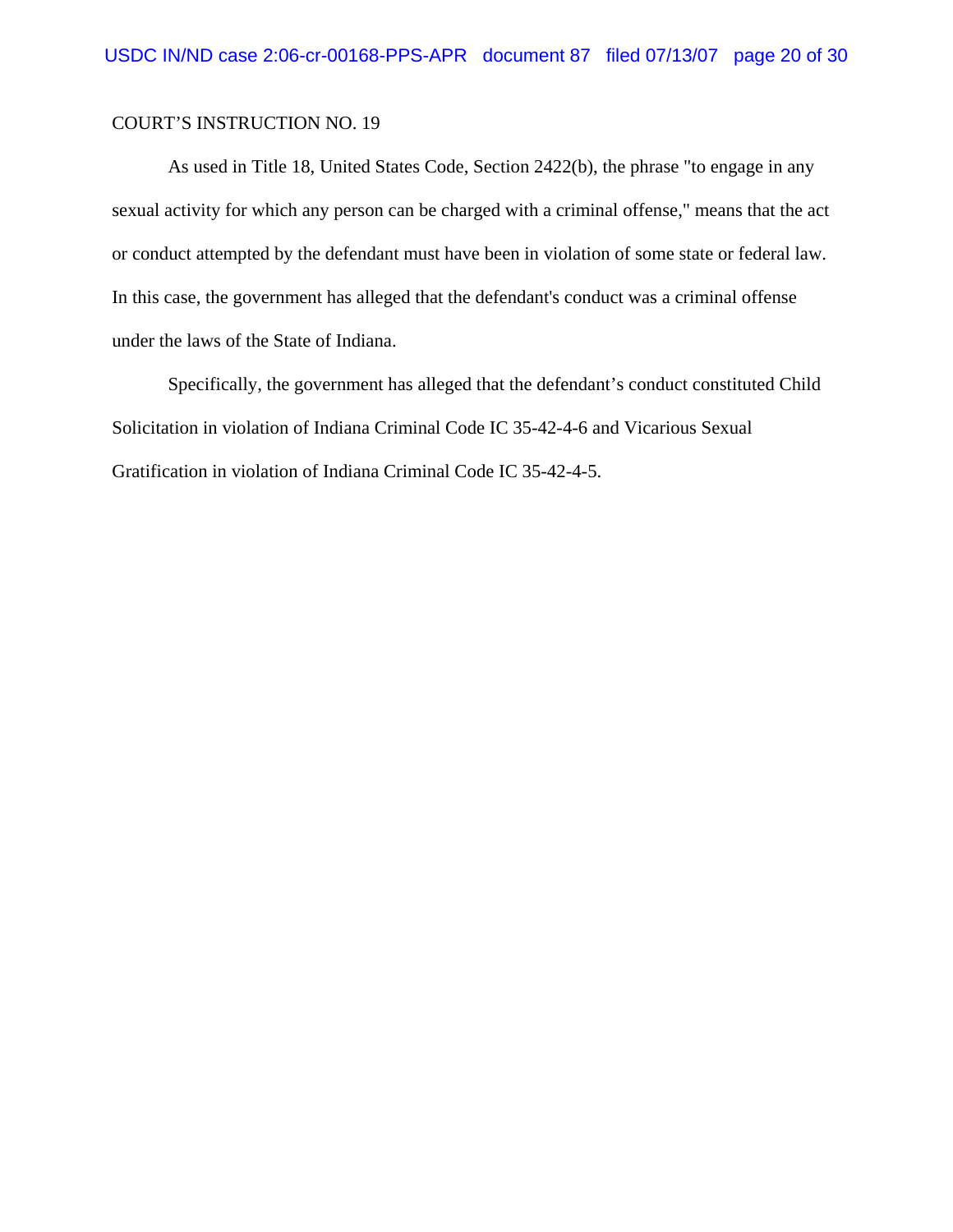Indiana Criminal Code IC 35-42-4-6, entitled "Child Solicitation," was in full force and effect during the relevant time period.

This statute states, in part, as follows:

(a) As used in this section, "solicit" means to command, authorize, urge, incite,

request, or advise an individual by using a telephone or computer network to perform an act described in subsection (b).

(b) A person eighteen (18) years of age or older who knowingly or intentionally solicits a child under fourteen (14) years of age, or an individual the person believes to be a child under fourteen (14) years of age, to engage in:

(1) sexual intercourse;

(2) deviate sexual conduct; or

(3) any fondling or touching intended to arouse or satisfy the sexual desires of either the child or the older person;

commits child solicitation.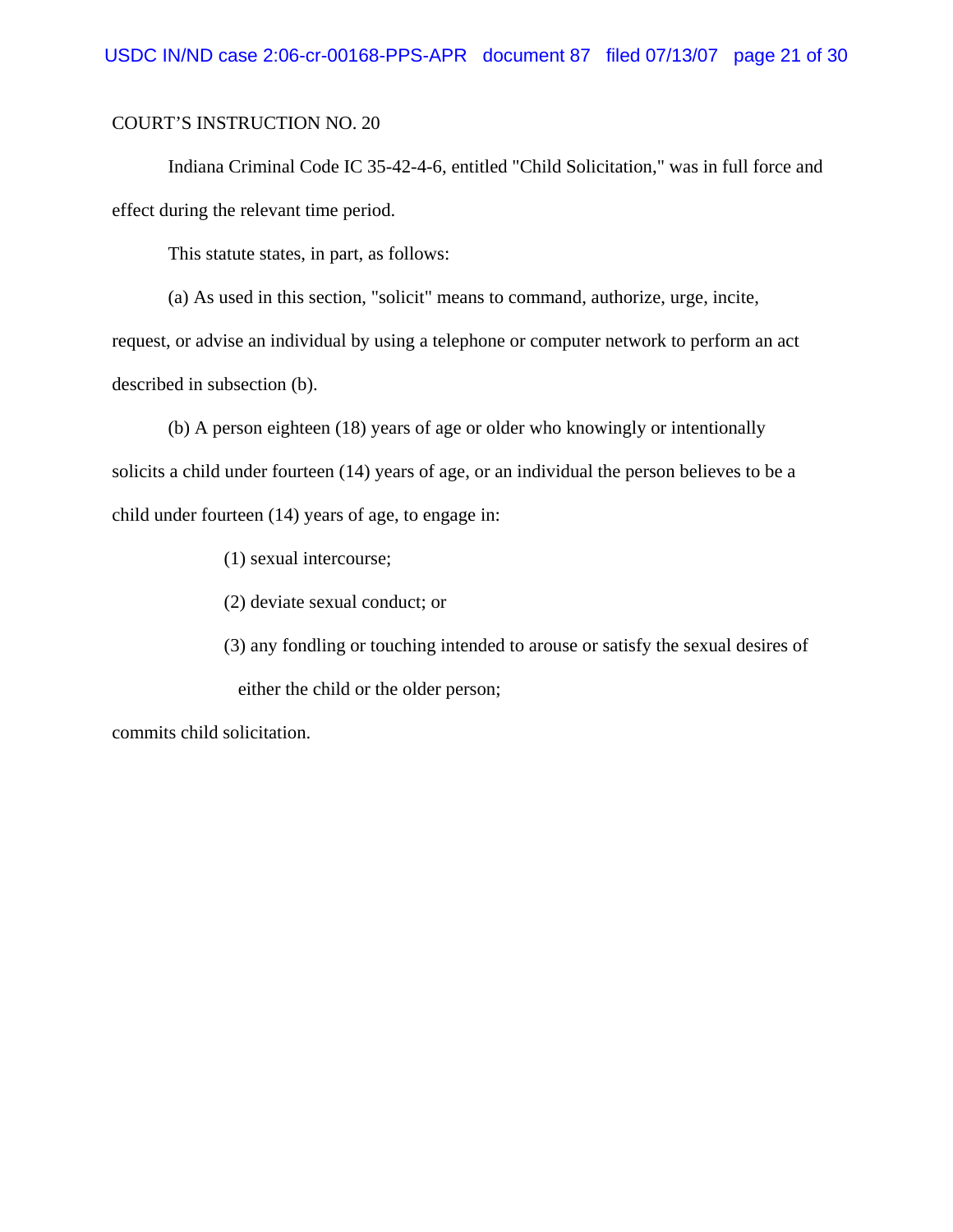Indiana Criminal Code IC 35-42-4-5, entitled "Vicarious Sexual Gratification" was in full force and effect during the relevant time period.

This statute states, in part, as follows:

A person eighteen (18) years of age or older who knowingly or intentionally directs, aids, induces, or causes a child under the age of sixteen (16) to touch or fondle himself with intent to arouse or satisfy the sexual desires of a child or the older person commits vicarious sexual gratification.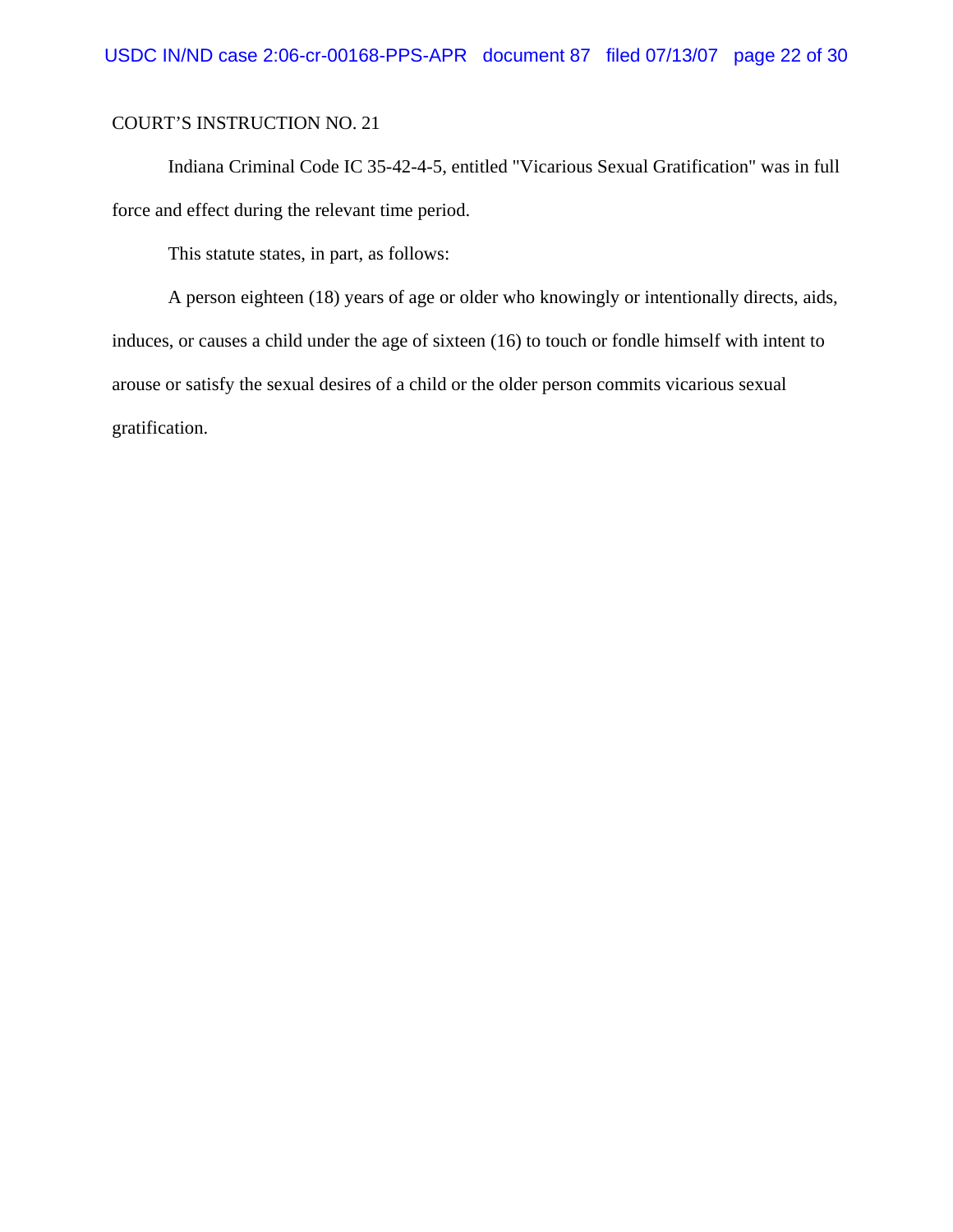To "attempt" means that the defendant knowingly took a substantial step toward the commission of the offense with the intent to commit that offense.

A "substantial step" must be something more than mere preparation, but less than the last act necessary before the actual commission of the intended crime.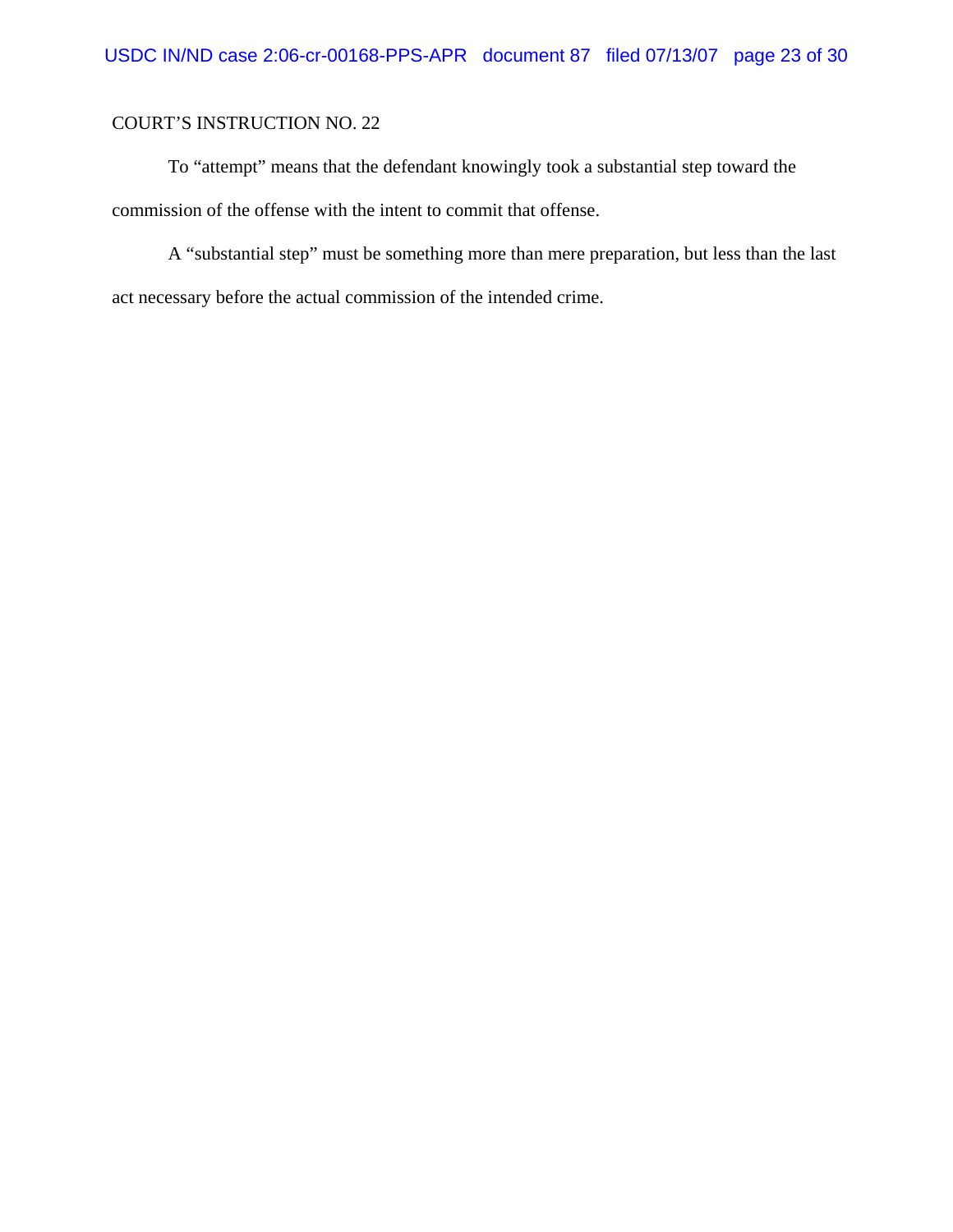It is not a defense that the person with whom the defendant communicated was not in fact an actual minor, but rather an adult posing as a minor.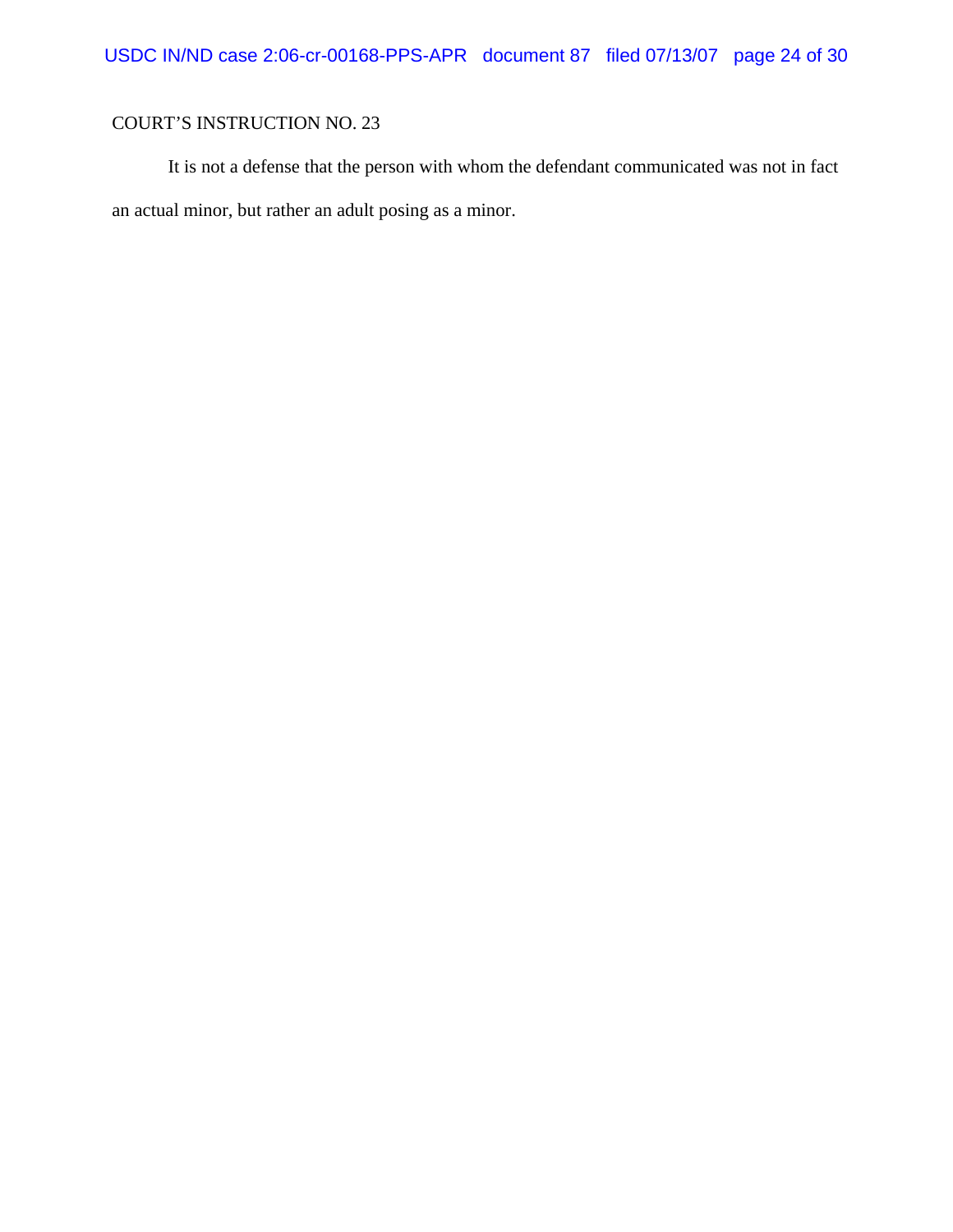USDC IN/ND case 2:06-cr-00168-PPS-APR document 87 filed 07/13/07 page 25 of 30

# COURT'S INSTRUCTION NO. 24

The Internet is a facility of interstate commerce.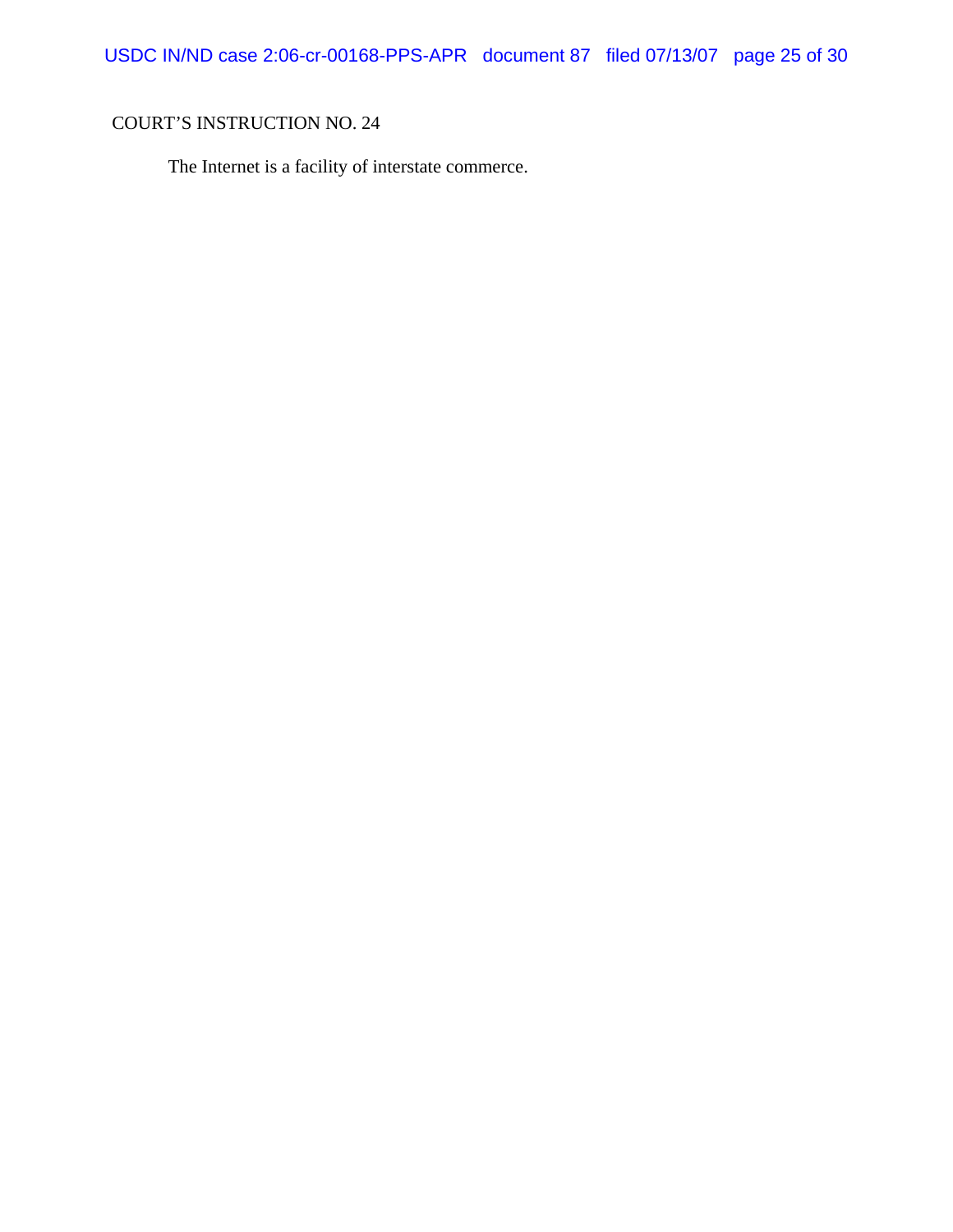Under Title 18, United States Code, § 2422(b), it is not necessary for the government to prove that the defendant traveled to meet an actual minor or an adult posing as a minor.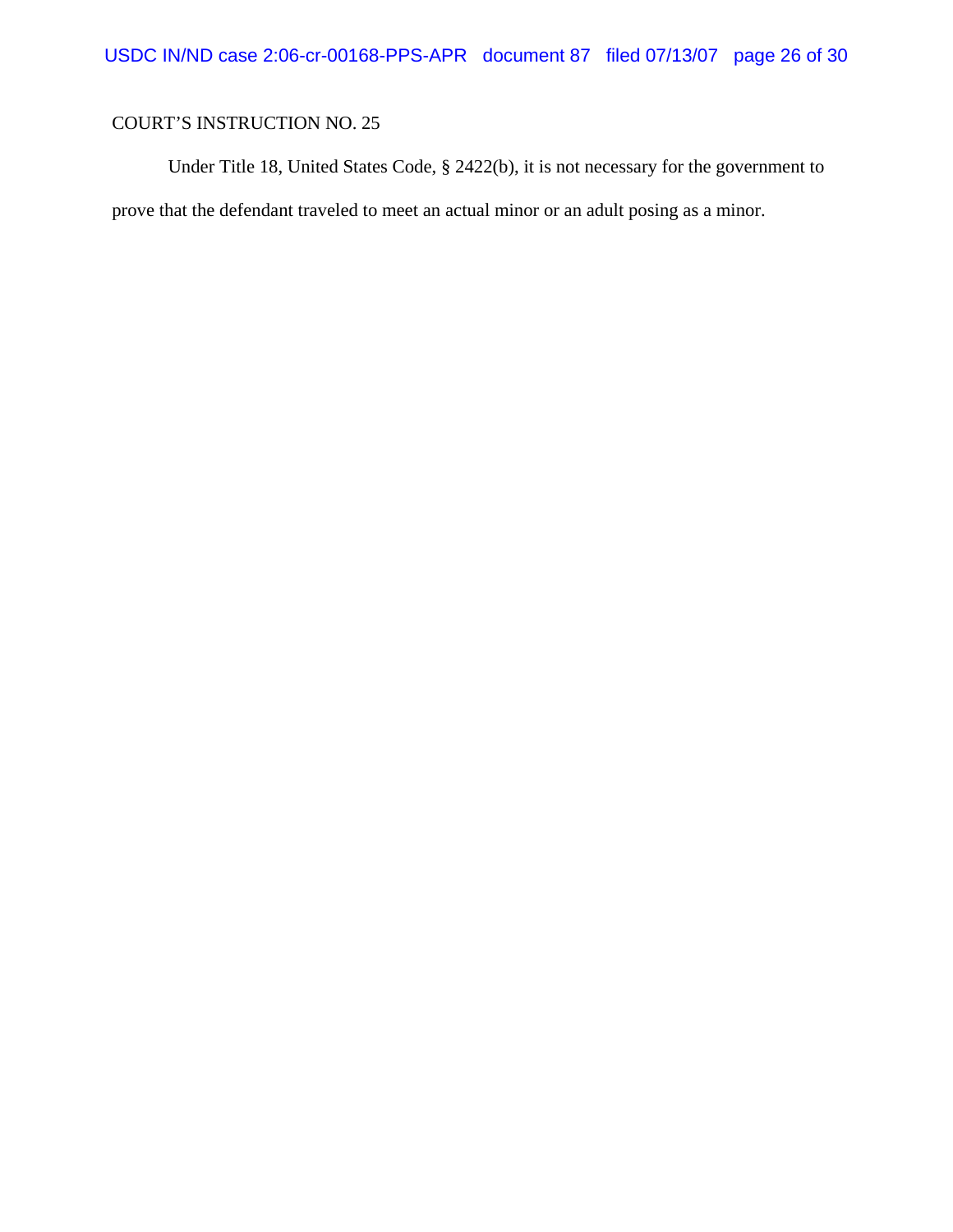The indictment charges that the offense was committed "between on or about" August 7, 2006 "through on or about" August 19, 2006. The government must prove that the alleged offense happened reasonably close to the time period between those dates but is not required to prove that the alleged offense happened between those exact dates.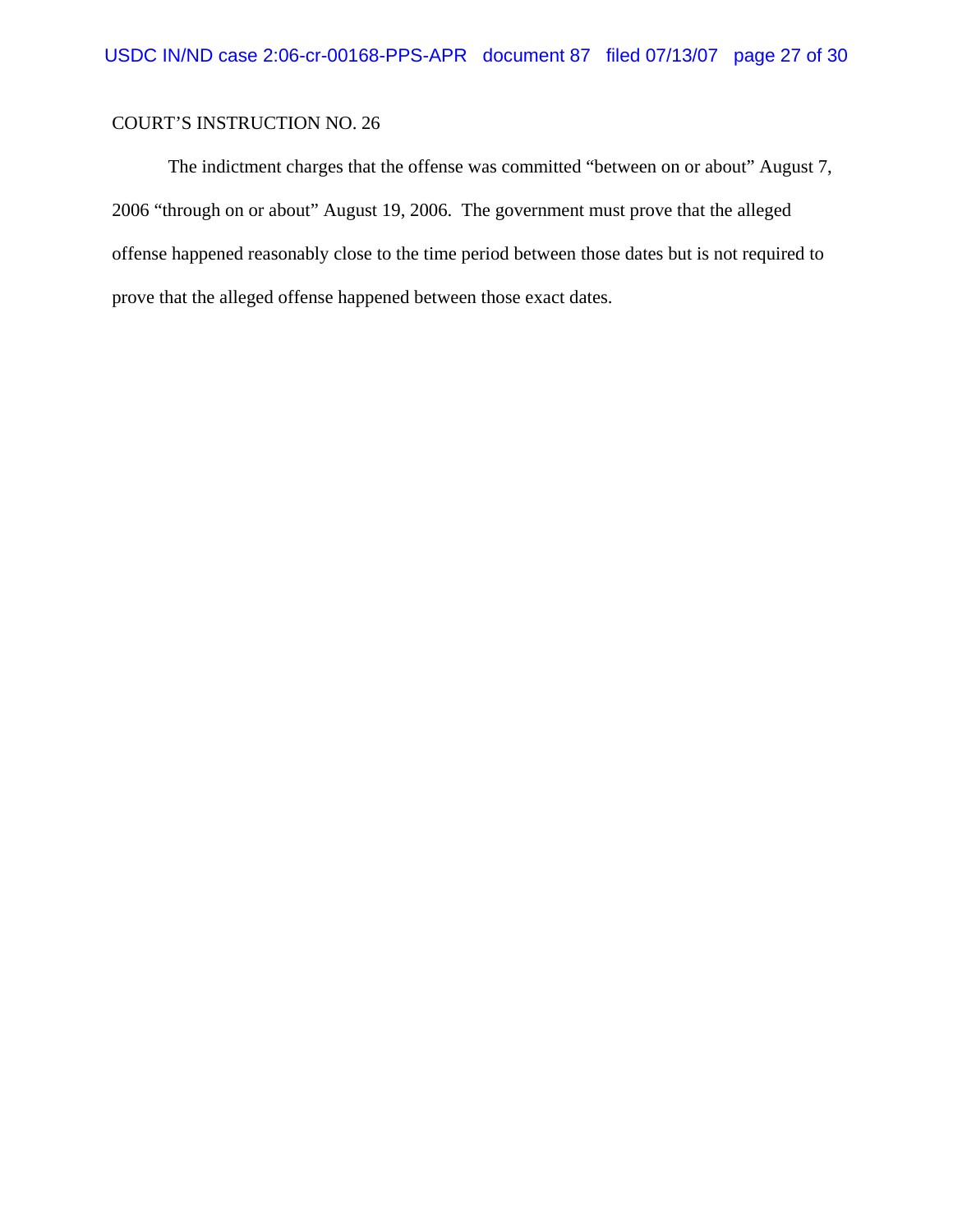Upon retiring to the jury room, select one of your number as your foreperson. The foreperson will preside over your deliberations and will be your representative here in court.

Forms of verdict have been prepared for you.

Take these forms to the jury room, and when you have reached unanimous agreement on the verdict, your foreperson will fill in and date the appropriate form, and each of you will sign it.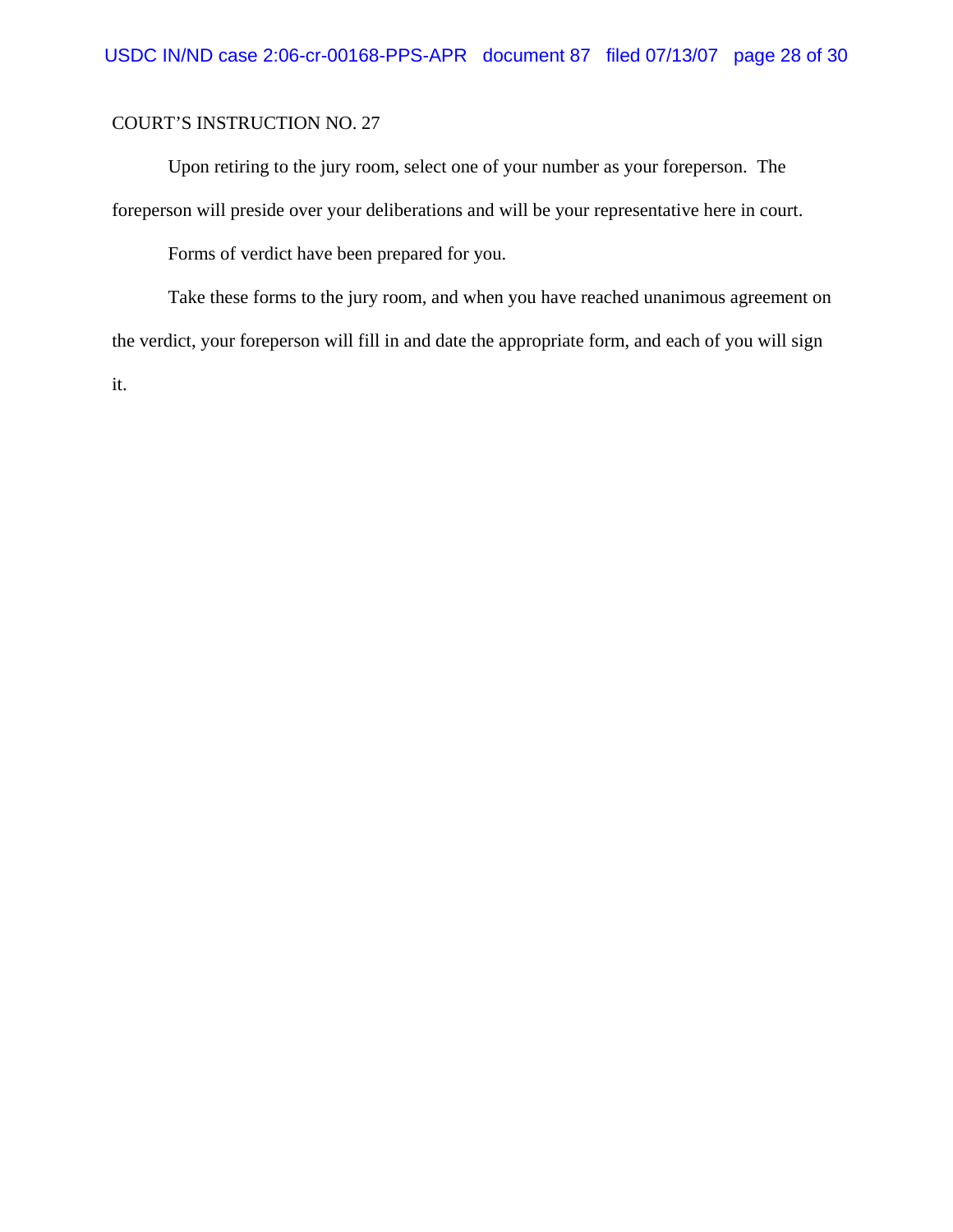I do not anticipate that you will need to communicate with me. If you do, however, the only proper way is in writing, signed by the foreperson, or if he or she is unwilling to do so, by some other juror, and given to the marshal.